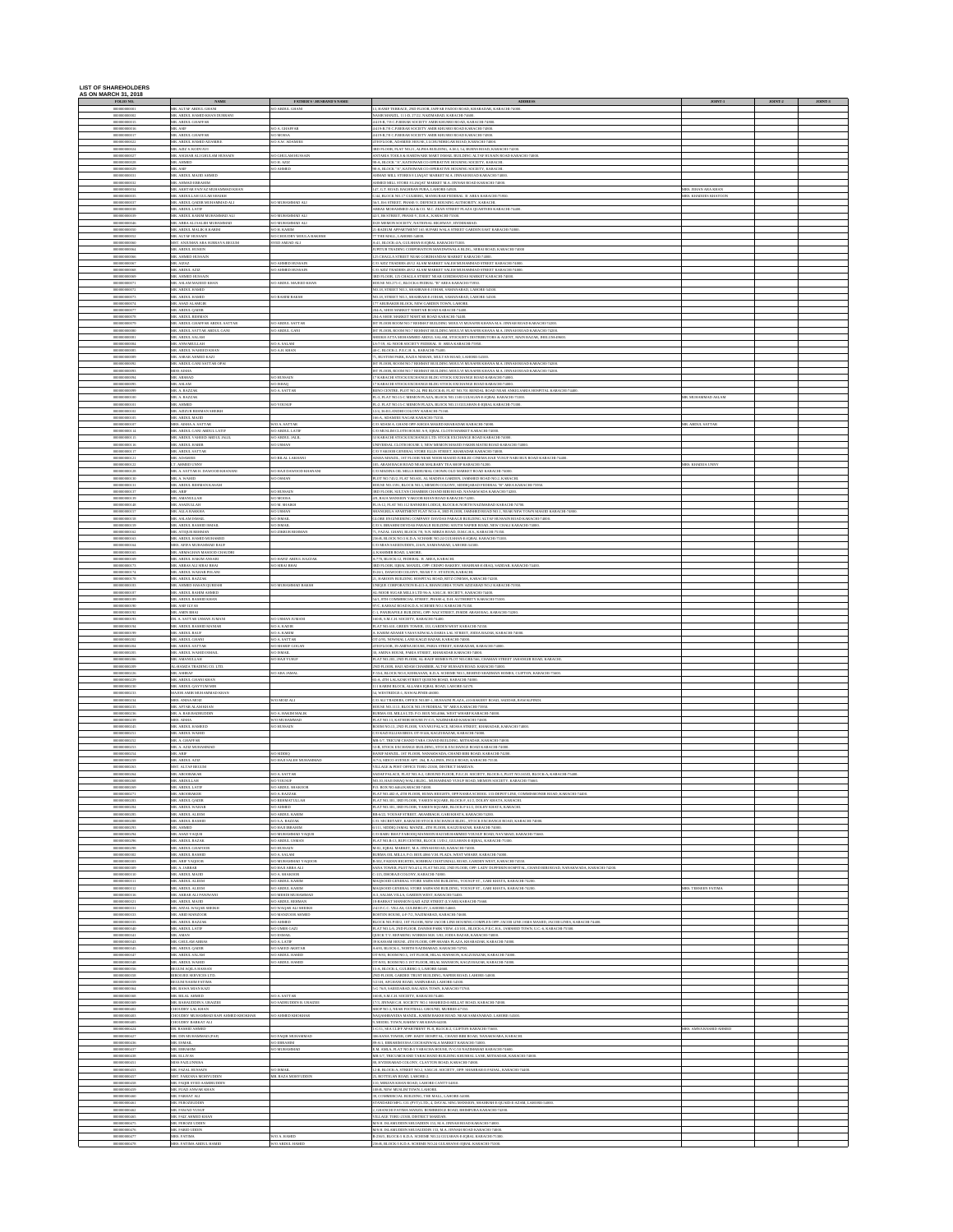| 000000000482                 | <b>IISS FARHAT JAHAN</b>                                            | TO SAMILIDDIN                             | , LAILA BUILDING ARAMBAGH ROAD KARACHI-74200                                                                                                                                                                  |             |  |
|------------------------------|---------------------------------------------------------------------|-------------------------------------------|---------------------------------------------------------------------------------------------------------------------------------------------------------------------------------------------------------------|-------------|--|
| 00000000483<br>000000000487  | <b>MP FARIM ARMED</b><br>MST. FARAHNAZ                              | <b>SO S.A. SOHARWARDY</b><br>MR. A. HAMID | HOUSE NO.1471, BLOCK-14 FEDERAL 'B' AREA KARACHI-7595<br>F-55/4, BLOCK NO.8, KEHKASAN, K.D.A. SCHEME NO.5, BEHIND SHADMAN HOMES, CLIFTON, KARACHI-75600                                                       |             |  |
| 000000000495                 | MR. FAISAL                                                          | SO YOUSUF                                 | 447 SARDAR MANZE, 3RD FLOOR, ROOM NO.6, MIRAPIR GALI-4, MOSSA LANE, KARACHI-75660                                                                                                                             |             |  |
| 000000000499                 | <b>GR. FIDA HUSAIN</b>                                              | SO FIDA MUHAMMAD                          | CO SECRETARY KARACHI STOCK EXCHANGE LTD. STOCK EXCHANGE ROAD KARACHI-74000                                                                                                                                    |             |  |
| 000000000503                 | <b>GR. GUL REHAN</b>                                                | O TURRA BAZ KHAP                          | YOUSAFZAI HOUSE, STREET NO.3, SHADMAN COLONY, P.O. KABABYAN, WARSAK ROAD, PESHAWAR-2500                                                                                                                       |             |  |
| 000000000506<br>000000000512 | RINDLAYS SERVICES (PVT) LTD.<br>MR. GHULAM HUSSAIN                  | SO SHARIF                                 | MUHAMMADI HOUSE POST BOX NO.4661 II. CHUNDRIGAR ROAD KARACHI-74000.<br>HABIB BANK LIMITED STOCK EXCHANGE BRANCH, STOCK EXCHANGE ROAD, KARACHI-74000.                                                          |             |  |
| 000000000518                 | MR. GHULAM ABBAS                                                    | SO HM, ALI                                | 38D FLOOR, ROOM NO.5 VAYANI PALACE, MOOSA STREET, KHARADAR, KARACHI-74000.                                                                                                                                    |             |  |
| 000000000520                 | MR. GHULAM NABI SIDDIOUE                                            |                                           | A-29. SIDDIO VILLA, BLOCK-S, NORTH NAZIMABAD KARACHI-74700.                                                                                                                                                   |             |  |
| 000000000521                 | MRS. GHULAM SAFIA                                                   |                                           | VICTORIA CHAMBERS NO.2, 1ST FLOOR, ABDULLAH HAROON RD, KARACHI-74400                                                                                                                                          |             |  |
| 000000000524                 | MR. GHULAM MUHAMMAD                                                 | SOM ISMAIL                                | 30, AMINA HOUSE PARIA HOUSE, KHARADAR KARACHI-74000.                                                                                                                                                          |             |  |
| 000000000527<br>00000000528  | MR. GHULAM MUHAMMAD HAJI HABIB<br>MR. GHULAM MUHAMMAD MALIK         | <b>SO HAILHABIB</b>                       | ZIKAR HAMEED BROTHERS LTD 126-A, GORDHANDAS MARKET, M.A. JINNAH ROAD, KARACHI-74000<br>122/A, SINDHI MUSLIM HOUSING SOCIETY, KARACHI.                                                                         |             |  |
| 000000000529                 | <b>GR. GHAFFAR MUHAMMAD</b>                                         |                                           | NO.8, RANGOONWALA HOUSE DHORAII COLONY, KARACHI-7480                                                                                                                                                          |             |  |
| 000000000534                 | MR. GHULAM HUSSAIN                                                  | SO ABDUL LATIF                            | C/O M. YOUNUS 406 C, M.L. COMPLEX, J.M.146, MIRZA KALIJ BAIG ROAD KARACHI-74400                                                                                                                               |             |  |
| 000000000535                 | MR. GHULAM HUSSAIN                                                  | <b>SO KHUDA BUY</b>                       | C/O AZIZ ALI KHUDA BUX K-5, PICTURE ROAD, LEA MARKET, KARACHI-75660.                                                                                                                                          |             |  |
| 000000000537<br>000000000539 | MR. GHULAM HUSSAIN<br>MISS GUL N. REHMAN                            | SO OASIM<br><b>DO H. REHMAN</b>           | OT-983, IST FLOOR, ROOM NO.5, HILAL MANSION, KAGZI BAZAR, KARACHI-74000.<br>7/172, BLOCK NO.3, D.M.C.H. SOCIETY, KARACHI-74800.                                                                               |             |  |
| 000000000541                 | MR. H. IRSHAD ELLAHI                                                |                                           | C/O SH. EHSAN ILAHI FADOO BUILDING, M.A. JINNAH ROAD, KARACHI-74000.                                                                                                                                          |             |  |
| 000000000548                 | MR. HAFIZ MUHAMMAD ILYAS                                            | S O SHAIKH AFTABUDDIN (LATE)              | CO PERFUME SUPPLY CO. 840, DR. ZIAUDDIN AHMED ROAD, KARACHI-74200.                                                                                                                                            |             |  |
| 000000000549                 | <b>MR. HABIB</b>                                                    | SO SALIM                                  | 307, UNI PLAZA, 3RD FLOOR, LL CHUNDRIGAR ROAD KARACHI-7400                                                                                                                                                    |             |  |
| 000000000551                 | IST. HAWA BAI USMAN                                                 | MR. USMAN                                 | C O ZEENAT HOSIERY MILLS RATAN STREET, RATAN TALAO KARACHI-74200                                                                                                                                              |             |  |
| 000000000552<br>000000000554 | <b>MRS. HUMERA BANO</b>                                             | <b>NO FAROOQ ALI KHAN</b>                 | D-32, BLOCK-4 GULSHAN-E-IQBAL KARACHI-75300.                                                                                                                                                                  |             |  |
| 000000000558                 | IST. HASINA JAN<br><b>IST. HAMIDA BEGUM</b>                         | MR. A. MALIK                              | PLOT NO C-61, BLOCK NO 2 K A E.C.H. SOCIETY, KARACHI-75350<br>CO VOHRA BROTHERS, PATTOKI-55300.                                                                                                               |             |  |
| 000000000561                 | <b>IR. HAIDER ALI</b>                                               | LIA GAMMAD ALI                            | 3RD FLOOR, ROOM NO.5, VAYANI PALACE, MOOSA STREET, KHARADAR, KARACHI-74000                                                                                                                                    |             |  |
| 000000000563                 | MR. H. FATEH MUHAMMAD                                               |                                           | HOUSE NO C/996 C, LANGA MANDI WATER WORKS, LAHORE.                                                                                                                                                            |             |  |
| 000000000564                 | MR. HABIB H. PATHAN                                                 |                                           | 63/A. PHASE-L LAHORE C.H. SOCIETY, LAHORE.                                                                                                                                                                    |             |  |
| 000000000579                 | IAJI ISSA TAHIR MUHAMMAD                                            |                                           | RUBY PHOTO STAT CENTRE 1/8 NEW CLOTH MARKET M.A. JINNAH ROAD KARACHI-74000                                                                                                                                    |             |  |
| 000000000584<br>000000000586 | <b>GILFAR ILFA</b><br>IRS. HAWA BI                                  | O TAR MUHAMMAD                            | GK-5:50, 1ST FLOOR FATIMA MANZIL, PARIA STREET, KHARADAR, KARACHI-74000<br>B-3413, RAZLA MANSION KUTIANA MOHALLA, MEMON COLONY, FEDERAL "B" AREA, KARACHI-7595                                                |             |  |
| 000000000591                 | MR. HABIB AHMAD                                                     | SO ABJED                                  | IST FLOOR, INSHAALLAH MANZIL, MIRAN PEER LANE-2, MOOSA LANE, KARACHI-75660.                                                                                                                                   |             |  |
| 000000000599                 | <b>BOOAAY ILAH</b>                                                  |                                           | M S KUKASWADIA TRADING CO. JODIA BAZAR KARACHI-74000.                                                                                                                                                         |             |  |
| 000000000604                 | <b>GR. H.M. YAHYA</b>                                               |                                           | I STAR BUILDING, A.M. 10, SHAHRAH-E-LIAQAT, KARACHI-74200.                                                                                                                                                    |             |  |
| 000000000607                 | MRS. HUMYRA KHATOON SAIYID                                          | <b>IN O JARI AHMED SAIYID (LATE)</b>      | 545, LANE 11, WESTRIDGE-II, RAWALPINDI CANTT-46000.                                                                                                                                                           |             |  |
| 000000000608<br>000000000610 | HAJI HUSSAIN A. KARIM<br><b>IAII ABDUL CHAFFAR IBRAHIM</b>          | <b>SO A KARIM</b>                         | ROOM NO.29, 3RD FLOOR, AMINA HOUSE, PARIA STREET, KHARADAR, KARACHI-74000.<br>BR-1/56, JAFFERY CHOWK FEDOO RAHMOO LANE KHARADAR KARACHI-74000                                                                 |             |  |
| 000000000611                 | <b>GRS. HALIMA GHULAM MUHAMMAD</b>                                  |                                           | OT-6/143, BOMBAY HOUSE, BOMBAY BAZAR, KARACHI-74000.                                                                                                                                                          |             |  |
| 000000000613                 | <b>IR. HAMEED UDDIN</b>                                             |                                           | MS WAHEED & CO. 14 SALEH MOHAMMED STREET, KARACHI-7400                                                                                                                                                        |             |  |
| 000000000516                 | <b>MR. HAROON</b>                                                   |                                           | 39 AMINA HOUSE, 4TH FLOOR, PARIA STREET, KHARADAR, KARACHI-7400                                                                                                                                               |             |  |
| 00000000617                  | <b>IAIIANI ZAIBUNNISA</b>                                           |                                           | HOUSE NO.O.T 2/14, HAJIRA MANZIL, 1ST FLOOR, MITHADAR, KARACHI,                                                                                                                                               |             |  |
| 000000000618                 | <b>IAII ABDUR RAZZAK</b>                                            |                                           | C/O EBRAHIM GANI JODIA BAZAR KARACHI-74000                                                                                                                                                                    |             |  |
| 000000000621<br>000000000622 | MR. H.A. GAFFAR<br>MR. HAMID A DAUD                                 | <b>COWAG BAR OF</b><br>SO H. DAWOOD       | F-55/4, BLOCK-8, KEHKASAN, K.D.A. SCHEME NO.5, BEHIND SHADMAN HOMES, CLIFTON, KARACHI-75600.<br>F-55/4, BLOCK NO.8, KEHKASAN, K.D.A. SCHEME NO.5, BEHIND SHADMAN HOMES, CLIFTON, KARACHI-75600                |             |  |
| 000000000625                 | HAJEE LAL MUHAMMAD SIDDIQI                                          |                                           | CLOTH MERCHANT, PIPAL MANDI PESHAWAR CITY-25000.                                                                                                                                                              |             |  |
| 00000000633                  | <b>GRS. HAJRA</b>                                                   | W.O. MUHAMMAI                             | EM. AMLA, FLAT NO.B-5, VARACHA HOUSE, IV-C/10, NAZIMABAD, KARACHI-74600.                                                                                                                                      |             |  |
| 000000000635                 | <b>IR. HAMEED HAII HABIB</b>                                        | O HAII HABIB                              | CO ZIKAR HAMEED BROS. LTD. 126-A, GORDHANDAS MARKET M.A. JINNAH ROAD KARACHI-74000.                                                                                                                           |             |  |
| 000000000636<br>00000000637  | MR. HAMID<br><b>LAJI USMAN</b>                                      | SO M. HAMID                               | CO ZIKAR HAMEED BROS LTD. P.O. BOX NO.4700, 126-A, GODANDAS MARKET, M.A. JINNAH ROAD, KARACHI-74000<br>83-B, S.M.C.H. SOCIETY, KARACHI-74400.                                                                 |             |  |
| 000000000638                 | AMOOL GENERA IIAI                                                   |                                           | C/O YUSUF USMAN IM-745/4, ALMADINA GARDEN, BAHADUR YAR, JANG ROAD, JAMSHEED QUARTER, KARACHI-74800.                                                                                                           |             |  |
| 000000000640                 | <b>MR. HOOSAIN</b>                                                  |                                           | MR-5/7, TRICUM CHAND, TARA CHAND BUILDING, KHUSHAL LANE, MITHADAR, KARACHI-74000.                                                                                                                             |             |  |
| 000000000651                 | MR. IBRAHIM ALAMJEE                                                 |                                           | PLOT NO.607, BLOCK NO.9, FEDERAL "B" AREA, KARACHI-75950.                                                                                                                                                     |             |  |
| 000000000660                 | MR. IMRAN                                                           | <b>SO A SATTAR</b>                        | 29/2, ATTAUL LODGE MILLS STREET, PAKISTAN CHOWK KARACHI-74200.                                                                                                                                                |             |  |
| 000000000661                 | MR. IFTIKHAR AHMED                                                  |                                           | A-96, DARVESH COLONY BEHIND 2 BANGLOR TOWN SHAHRAH-E-FAISAL KARACHI-75350                                                                                                                                     |             |  |
| 00000000065<br>000000000664  | MR. IQBAL ABDULLAH<br><b>B. IFTIKHAR AHMED CHOUDHRY</b>             |                                           | REHMAT BUILDING, IST FLOOR, ROOM NO.7, M.A. JINNAH ROAD, NEAR MOULVI MUSAFIR KHANA, KARACHI-74200<br>151-C, MODEL TOWN, LAHORE-54700.                                                                         |             |  |
| 000000000667                 | MR. IQBAL                                                           | <b>SO A REHMAN</b>                        | 49 KARACHI STOCK EXCHANGE BLDG STOCK EXCHANGE ROAD KARACHI-74000.                                                                                                                                             |             |  |
| 000000000668                 | MR TOBAT M MEARHOY                                                  | <b>SO MOIZ M. MIABHOY</b>                 | 16.4 SHARRIPARAD OFF: SIT TAN ARMED SHAH ROAD DRIGH ROAD KARACHL2539)                                                                                                                                         |             |  |
| 00000000669                  | MR. ISLAM AHMED SIDDIQUI                                            |                                           | 791. STH COMMERCIAL STREET, PHASE-V DEFENCE OFFICE H. AUTHORITY, KARACHI-75500.                                                                                                                               |             |  |
| 000000000670                 | MR. JOBAL AHMED                                                     |                                           | OT-7/27, IMAMWADA LANE OJKA HOUSE, OLD TOWN KARACHI-74000.                                                                                                                                                    |             |  |
| 000000000671<br>000000000676 | <b>MR. IDREES</b><br>MR. IBRAHIM ABDUL LATE                         | <b>GENED SS</b><br>SO ABDUL LATE          | OT-8/108, ZAITUN MANZIL, IST FLOOR, DIAMWADA STREET, KAGZI BAZAR, KARACHI-74000.<br>CO NAGINA CLOTH STORE WHOLE SALE CLOTH MERCHANT, B.24, IQBAL CLOTH MARKET, FAKHRE MATRI ROAD, KARACHE-74000.              |             |  |
| 000000000681                 | MR. ISMAIL HAJI SULEMAN                                             | SO HAJI SULEMAN                           | ALTAF HUSSAIN ROAD NEW CHALL KARACHI-74000.                                                                                                                                                                   |             |  |
| 000000000691                 | <b>GR. ILYAS A. AZIZ</b>                                            | <b>O A AZIZ</b>                           | OT-6/113, 3RD FLOOR, KAGZI BAZAR, KARACHI-74000                                                                                                                                                               |             |  |
| 000000000697                 | MR. IQBAL                                                           | <b>SO REHMATULLAH</b>                     | O.T.5/35, 2ND FLOOR, HILAL MANZIL, MITHADAR, KARACHI-74000.                                                                                                                                                   |             |  |
| 000000000698                 | MR. IMAM BAKHSH                                                     | <b>SO FAIZ MUHAMMAD</b>                   | C/O KARACHI STOCK EXCHANGE LTD STOCK EXCHANGE BUILDING STOCK EXCHANGE ROAD KARACHI-74000.                                                                                                                     |             |  |
| 000000000699                 | <b>MR. IREAN</b>                                                    | LIA SIBAZ OZ                              | HOUSE NO.A-156C, SAIFY C.H. SOCIETY, NORTH NAZIMABAD, KARACHI-74700                                                                                                                                           | MST. KULSUM |  |
| 000000000700                 | MR. IFTIKHAR AHMED                                                  |                                           | N/A                                                                                                                                                                                                           |             |  |
| 000000000703<br>000000000704 | MR. JAWID<br><b>MST. JENUM BAI</b>                                  | S O USMAN                                 | 17 KARACHI STOCK EXCHANGE BLDG STOCK EXCHANGE ROAD KARACHI-74000.<br>C/O AMANULLAH UMER GUL MANSION, 2ND FLOOR, GK-3/21-22, IMAM BARA STREET, KHARADAR, KARACHI-74000.                                        |             |  |
| 000000000705                 | <b>MR. JUNAID</b>                                                   | S O HASSAN ALL                            | 66 KARACHI STOCK EXCHANGE BLDG STOCK EXCHANGE ROAD KARACHI-74000                                                                                                                                              |             |  |
| 000000000706                 | <b>IR. JAWED</b>                                                    | <b>SO ZAKARIA</b>                         | FLAT NO.213 & 214, KOHINOOR CENTRE, MARSHALL ST., NEAR JUBILEE MARKET, KARACHI-74400                                                                                                                          |             |  |
| 000000000708                 | MR. JAWEED USMAN                                                    | S O USMAN                                 | J.M. 697, B-8, M.L. PLAZA, FATIMA JINNAH COLONY, JAMSHED ROAD NO.3, KARACHI.                                                                                                                                  |             |  |
| 000000000723                 | <b>MR. JABBAR</b>                                                   | <b>SO A AZIZ</b>                          | ABOO COTTAGE, 1ST FLOOR, BR-1/27, FADDO REHMO LANE, KHARADAR, KARACHI-74000.                                                                                                                                  |             |  |
| 000000000728<br>000000000733 | <b>IR. JUNAID</b><br><b>IST. KHAIRUNNISA</b>                        | <b>SOM SHOEB</b><br>MR. GHULAM HUSSAIN    | SABIR MARKET BUILDING, 3RD FLOOR, FLAT NO.12, WATER COURSE ROAD, NEAR LIGHT HOUSE, KARACHI-74200.<br>ANTARIA TOOL & HARDWARE MART ESMAIL BUILDING ALTAF HUSSAIN ROAD KARACHI-74000                            |             |  |
| 000000000739                 | MRS. KHADIJA WAJID ALI                                              | <b>ILO SYED WAILD ALL</b>                 | 1-F.C.C., GULBERG, LAHORE-54660.                                                                                                                                                                              |             |  |
|                              |                                                                     |                                           |                                                                                                                                                                                                               |             |  |
| 000000000744                 | KHAWAJA MUHAMMAD AFZAL                                              |                                           | 37-G, GULBERG-III, LAHORE-54660.                                                                                                                                                                              |             |  |
| 000000000746                 | <b>IR. KASSAM</b>                                                   |                                           | 204-A, SHOE MARKET, NISHTAR ROAD, KARACHI-74400                                                                                                                                                               |             |  |
| 000000000747                 | <b>IRS. KHURSHID BEGUM</b>                                          |                                           | B-12, OFFICERS COLONY, GHAZI ROAD, LAHORE CANTT-54810                                                                                                                                                         |             |  |
| 000000000751                 | <b>IR. KAMRAN</b>                                                   | O A RAZZAK                                | FL-3, BLOCK 13-B, FLAT NO.15-C MEMON PLAZA, GULSHAN-E-IQBAL, KARACHI-75300                                                                                                                                    |             |  |
| 000000000756<br>000000000764 | MR. KHALID<br><b>IST. KULSUM AMIR KARIMI</b>                        | <b>SO USMAN</b><br>MR. AMIR KARIMI        | 0T-236, 2ND FLOOR, CROOKAD LANE, MITHADAR, KARACHI-74000                                                                                                                                                      |             |  |
| 000000000771                 | MR. KHURSHID ALAM MAOBUL                                            |                                           | KARIMI CORPORATION OPP: ILACO HOUSE ABDULLAH HAROON ROAD KARACHI-74400<br>, ALBERUNI STREET, ICHHARA, LAHORE.                                                                                                 |             |  |
| 000000000772                 | <b>SHAWAIA MUHAMMAD SHAFI</b>                                       |                                           | 2/73-J, P.E.C.H. SOCIETY, KARACHI-75400.                                                                                                                                                                      |             |  |
| 000000000780                 | MR. KASHIF ISMAIL                                                   | S O ISMAIL                                | CO. H.A. HUSEIN, 5TH FLOOR, 513-515, K.S.E. BUILDING, STOCK EXCHANGE ROAD, KARACHI-74000.                                                                                                                     |             |  |
| 000000000782                 | MR. KASHIF ARSHAD                                                   | S O MUHAMMAD ARSHAD                       | 5-D, 1/3 NAZIMABAD-V, KARACHI-74600.                                                                                                                                                                          |             |  |
| 000000000784                 | IISS KAUSAR BANO                                                    | O MUHAMMAD ZAKARL                         | MR-5/45, 1ST FLOOR, GREEN HOUSE, MITHADAR, KARACHI-74000.                                                                                                                                                     |             |  |
| 000000000785<br>000000000786 | <b>GR. KHALIQUR REHMAI</b>                                          | O JAMILUR REHMAN                          | HOUSE NO 5/805, NEAR SINDHI HOTEL, LIAQATABAD, KARACHI-7590                                                                                                                                                   |             |  |
| 000000000790                 | MR. KHALID RAFIQUE<br><b>ISS KHATIJA</b>                            | <b>SO MUHAMMAD RAFIQU</b><br>3 O SODAGAR  | F-77, PHASE-II, DEFENCE VIEW, MAIN SHAHEED-E-MILLAT EXPRESS WAY, DISTRICT EAST, KARACHI-75500<br>2ND FLOOR, QURISHI MANZIL, FAKQR-E-MATRI ROAD, P.O. BOX NO.6387, KARACHI-74000                               |             |  |
| 000000000798                 | MR. KHALID AHMAD                                                    | <b>SO NISAR AHMAD</b>                     | C/O KHURSHEED, 73-KOKHAN HOUSING SOCIETY, HUDER ALI ROAD, KARACHI-74800.                                                                                                                                      |             |  |
| 000000000801                 | MR. LATIF H. HAMID                                                  |                                           | CO H. HAMID & CO. M.A. JINNAH ROAD, NEAR DENSO HALL, KARACHI-74000                                                                                                                                            |             |  |
| 000000000802                 | MR. LATIF SHAKOOR                                                   | SO SHAKOOR                                | DARYA LAL STREET, JODIA BAZAR, KARACHI-74000.                                                                                                                                                                 |             |  |
| 000000000828                 | MR. MUHAMMAD TARIQ ADAM                                             |                                           | 3/8 HYDRI CHAMBERS MAGAZINE LINES, OFF: ABDULLAH HAROON ROAD, KARACHI-74400                                                                                                                                   |             |  |
| 000000000829<br>000000000832 | MR. MUHAMMAD YAHYA FAKIH<br><b>IR. MUNAF</b>                        | <b>SO A SATTAR</b>                        | 37 KOKAN SOCIETY SHAHEED-E-MILLAT ROAD KARACHI-74800<br>307 UNI PLAZA, 3RD FLOOR, LL CHUNDRIGAR ROAD, KARACHI-74000                                                                                           |             |  |
| 000000000833                 | MP MUHAMMAD RAFIQ                                                   | <b>SO H. AZIZ</b>                         | 195-B ADAMJEE NAGAR, KUTCHI C.H. SOCIETY, KARACHI-75350.                                                                                                                                                      |             |  |
| 000000000841                 | MR. MALIK GHULAM RASOOL                                             |                                           | 8-AURANGZEB BLOCK, NEW GARDEN TOWN, LAHORE-16                                                                                                                                                                 |             |  |
| 000000000845                 | TROA GAMANATI M                                                     | SO A MALIK (LATE)                         | 126. MARRIOT ROAD, KARACHI-74000.                                                                                                                                                                             |             |  |
| 000000000851<br>000000000853 | MR. MUHAMMAD MOHIUDDIN QURESHI<br>MR. MUHAMMAD HANIF                | S O ZAKARIA                               | C-151. BLOCK-9 GULSHAN-E-IOBAL KARACHI-75700.<br>C/195, BLOCK NO.6, GULSHANE-IQBAL, KARACHI-75300.                                                                                                            |             |  |
|                              | <b>OF MERAMMAD TORA</b>                                             | <b>SO ABDUL RE</b>                        | STH BARKATULLAH MANZIL MAHABAT KHANJEE RO                                                                                                                                                                     |             |  |
| 000000000858                 | IR. M. ASIF IQBAL                                                   |                                           | 8, BARKAT MANSION, QAZI AZIZ STREET, LYARI, KARACHI-7566                                                                                                                                                      |             |  |
| 000000000859                 | <b>IR. MANSOOR MUNIR MIRZA</b>                                      |                                           | 32-K, BADBAN PHASE-V, DEFENCE HOUSING SOCIETY, KARACHI-7550                                                                                                                                                   |             |  |
| 000000000361<br>000000000862 | <b>ILAN AHMED SHAH</b>                                              |                                           | VILLAGE & POST OFFICE ZIARAT KAKA SAHIB-24130. TEHSIL NOWSHEHRA                                                                                                                                               |             |  |
| 000000000865                 | <b>IISS MUNAZZA ANSAR</b><br><b>MR. MUHAMMAD AKHTAR</b>             | O SYED ANSAR ALI<br>SO EXTERES AR OFFICER | HASAN TABANI & CO. CHARTERED ACCOUNTANTS, 187-P, BLOCK-2, NEAR PECHS GIRLS COLLEGE, P.E.C.H.S., P.O. BOX NO.8922, KARACHI-75400<br>C-58, BLOCK-L NORTH NAZIMABAD, KARACHI-74700.                              |             |  |
| 00000000367                  | <b>GR. MUHAMMAD TOUFIQUE</b>                                        | SO A SATTAR                               | GK-2/16, STH FLOOR, KASSAM HUMIR STREET, KHARADAR, KARACHI-74000                                                                                                                                              |             |  |
| 000000000369                 | MR. MUHAMMAD                                                        |                                           | 125 CHAGLA STREET NEAR GORDHANDAS MARKET KARACHI-74000                                                                                                                                                        |             |  |
| 000000000870                 | MIAN ABDUL SUBHAN PARACHA                                           |                                           | CO KHALIL BROTHERS, FATIMA JINNAH ROAD, OUETTA-87300.                                                                                                                                                         |             |  |
| 000000000872<br>000000000878 | MR. MUHAMMAD SANAUDDIN MASOOD<br><b>IR. MUHAMMAD YOUSUE S. MOTI</b> | SO M.A. QADIR<br><b>SO REHMATULLAR</b>    | FLAT NO.B-5, ALI APARTMENT, FL-10, BLOCK NO.3, GULSHAN-E-IQBAL KARACHI-75300<br>29/2, ATTA-UL-LODGE, MILLS STREET, OUTRAM ROAD, PAKISTAN CHOWK, KARACHI-7429                                                  |             |  |
| 000000000882                 | IR. MUHAMMAD KHALIL MLAN                                            |                                           | 88, SHAH JAMAL COLONY LAHORE                                                                                                                                                                                  |             |  |
| 00000000883                  | <b>GRZA SHER DILL</b>                                               | S O MIRZA BAHADUR KHAN                    | 177 ABUBAKER BLOCK NEW GARDEN TOWN LAHORE.                                                                                                                                                                    |             |  |
| 00000000888                  | <b>IRS. MUNITAZ BEGUM</b>                                           | SO SHAIKH ABDUL SALAM                     | ON SH. ATTA MORD ARDEE SALAM STOCKISTS DISTRIBUTORS & AGENT MAIN RAZAR IRELEMATION                                                                                                                            |             |  |
| 000000000885<br>000000000892 | IST. MAIMUNA BAI SULAIMAN<br>GR. MOHAMMAD SHAFT                     | <b>MR. SULAIMAN</b><br>O MLAN KHAN        | 9 MANIYA HOUSING SOCIETY JAMALUDDIN AFGHANI ROAD KARACHI-74800<br>72-D.2, BLOCK-4, GULSHAN-E-IQBAL, KARACHI-75300.                                                                                            |             |  |
| 000000000894                 | MR. MUHAMMAD AZAM                                                   |                                           | C/O P.S.O. SHARE DEPARTMENT 1ST FLOOR, KARIM CHAMBERS, MEREWEATHER ROAD, SADDAR, KARACHI-75530.                                                                                                               |             |  |
| 000000000895                 | MR. M. SALMAN HASHMI                                                | SO A.H. HASHMI                            | 1312/18, SAMANABAD, FEDERAL 'B' AREA, KARACHI-75950.                                                                                                                                                          |             |  |
| 000000000396                 | <b>JALIK MUHAMMAD AKRAM</b>                                         |                                           | B-12, OFFICER COLONY, GHAZI ROAD, LAHORE-54810.                                                                                                                                                               |             |  |
| 000000000897<br>000000000900 | IRS. MUSARAT FARHAT ALI                                             |                                           | 59, COMMERCIAL BUILDING, THE MALL, LAHORE-54000.                                                                                                                                                              |             |  |
| 00000000000                  | <b>MR. MANSOOR AHMED</b>                                            |                                           | CO STANDARD MANUFACTURING CO. (PVT) LTD 4-DAYAL SINGH MANSION, THE MALL, LAHORE.<br>22 GIAN STREET KRISHAN NAGAR LAHORE.                                                                                      |             |  |
| 000000000904                 | <b>MR. MUHAMMAD RAFI</b><br><b>MR. MUNAF</b>                        | <b>SO ISMAIL</b>                          | 17 K.S.E. BUILDING, STOCK EXCHANGE ROAD, KARACHI-74000.                                                                                                                                                       |             |  |
| 000000000905                 | MR. M. SALEEM                                                       | <b>SO A REHMAN</b>                        | 49 K S F. BUILDING, STOCK EXCHANGE ROAD, KARACHL74000                                                                                                                                                         |             |  |
| 00000000008                  | MR. MUHAMMAD NASIR                                                  | SO MUHAMMAD                               | C/O AMANULLAH UMAR GK-3/21-22, 2ND FLOOR, GUL MANSION, DIAMBARA STREET, KHARADAR, KARACHI-74000                                                                                                               |             |  |
| 000000000911                 | MR. M. YOUSUF ABDULLAH BUMBIYA                                      | SO ABDULLAH BUMBIYA                       | FLAT NO. 15 C MEMON PLAZA, FL-3 GULSHAN-E-IQBAL, BLOCK NO. 13/B KARACHI-75300                                                                                                                                 |             |  |
| 000000000923                 | IR. MAJID ABDULLAH<br><b>IR. MUHAMMAD SIDDIQ</b>                    | O ABDULLAH                                | LAT NO.15-C MEMON PLAZA, FL-3 GULSHAN-E-IQBAL, BLOCK NO.13/B KARACHI-753<br>O ARTEX CORPORATION SIND MARKET, M.A. JINNAH ROAD, KARACHI-74000                                                                  |             |  |
| 000000000931                 | <b>GR. MUHAMMAD SALEEM</b>                                          |                                           | <b>6TH H.A. JAILOR BUILDING ATMARAM ROAD MOSSA LANE KARACHI-75660</b>                                                                                                                                         |             |  |
| 000000000932                 | MR. MUHAMMAD RAFIQ HAII ISSA                                        | O HAJI ISSA                               | RUBY PHOTO STAT CENTRE 1/8 NEW CLOTH MARKET M.A. JINNAH ROAD KARACHI-740                                                                                                                                      |             |  |
| 000000000934                 | MR. MUHAMMAD SALEEM                                                 | SO HAILAHMED                              | ROOM NO.7, 2ND FLOOR, YOUSUF BUILDING, WEAVER LANE, ADAMJEE DAWOOD ROAD, KARACHI-74000                                                                                                                        |             |  |
| 000000000935                 | <b>GR. MUHAMMAD SALEEM</b>                                          |                                           | 276-849, 3RD FLOOR, MUHAMMAD SHAH STREET, JODIA BAZAR, KARACHI-74000.                                                                                                                                         |             |  |
| 000000000936<br>000000000939 | MR. MUHAMMAD SIDDIQUE<br>MR. MUHAMMAD RAFIQ KAPADIYA                | SO REHMATULLAH KAPADIYA                   | ML. TEREES, 2ND FLOOR, ROOM 5/A, FATIMA JINNAH COLONY 3 JAMSHID ROAD, KARACHI-74800.<br>C/O MR. M. SALIM ALLAHRAKHA, FLAT NO.103, 1ST FLOOR, SHAMA PLAZA, BLOCK A-1, G. ALLANA ROAD, KHARADAR, KARACHI-74000. |             |  |
| 000000000941                 | MR. MUHAMMAD YASIN                                                  | S O ABDUL SATTAR                          | 44 NEW STOCK EXCHANGE BUILDING STOCK EXCHANGE ROAD, KARACHI-74000.                                                                                                                                            |             |  |
| 000000000946                 | <b>IR. MUHAMMAD</b>                                                 | O ABBED                                   | OT-8/108, ZAITUN MANZIL, 1ST FLOOR, IMAMWADA STREET, KAGZI BAZAR, KARACHI-74000                                                                                                                               |             |  |
| 000000000958                 | IR. MUHAMMAD ASLAM SATTAR                                           |                                           | JUBILEE SPINING & WEAVING MILLS LTD. 3RD FLOOR, FINLAY HOUSE, LL CHUNDRIGAR ROAD, KARACHI-7400                                                                                                                |             |  |
| googgooses<br>000000000960   | MR. M. QAMRUZZAMAN KHAN<br>MR. MAOBOOL SADIO                        | SO BADRUDDIN AHMED KHAN                   | HOUSE NO.C-111, BLOCK-10, FEDERAL "B" AREA, KARACHI-75950.<br>CO HAILKHUDA BUX AMIR UMER COTTON EXCHANGE BUILDING. 3RD FLOOR, POST BOX NO.2124. LL CHUNDRIGAR ROAD: KARACHI-74000.                            |             |  |
| 000000000961                 | <b>GR. MUHAMMAD</b>                                                 |                                           | B-3/413. RAZIA MANSION. KUTIANA MOHALLA, MEMON COLONY, FEDERAL "B" AREA, KARACHI-1                                                                                                                            |             |  |
| 000000000965                 | <b>GR. MUHAMMAD SIDDIQ</b>                                          | SO ABDUL REHMAN                           | FLAT NO.301, 3RD FLOOR, ARIF ARCADE, PLOT-48, BLOCK-3, BAHADUR SHAH ZAFAR ROAD, BAHADURABAD, KARACHI-74800                                                                                                    |             |  |
| 000000000967                 | MR. MUMTAZ ALI PIRWANI                                              |                                           | REHMATULLA MANZIL, KASSIM STREET, RAMPART ROW, KHARADAR, KARACHI-74000.                                                                                                                                       |             |  |
| 000000000973                 | <b>GR. MUHAMMAD AFZAL</b>                                           | SO MUHAMMAD HUSAIN                        | ROOM NO.S, ARIF MANZIL, JAFFAR FUDDOO ROAD, KHARADAR, KARACHI-74000                                                                                                                                           |             |  |
| 000000000974                 | MR. MUHAMMAD                                                        | S O HAII HUSSAIN                          | ROOM NO.S, ARIF MANZIL, JAFFAR FUDDOO ROAD, KHARADAR, KARACHI-7400                                                                                                                                            |             |  |
| 000000000983<br>000000000987 | <b>IR. M. JAWEED</b><br><b>GR. MUHAMMAD RAFIQ</b>                   | 0 A AZZ<br><b>COMOOSA</b>                 | IST FLOOR, ALI AKBAR MANSION, HAII ABDULLAH STREET, MITHADAR KARACHI-74000<br>49 RAJA MANSION YAKOOB KHAN ROAD KARACHI-74200                                                                                  |             |  |
| 000000000988                 | MR. M. HANIF NOORANI                                                |                                           | 121 STOCK EXCHANGE BUILDING, STOCK EXCHANGE ROAD, KARACHI-7401                                                                                                                                                |             |  |
| 000000000985                 | MR. M. ASHRAF NOORANI                                               |                                           | 21 STOCK EXCHANGE BUILDING, STOCK EXCHANGE ROAD, KARACHI-74000                                                                                                                                                |             |  |
| 000000000992                 | <b>GR. MUHAMMAD SIDDIK</b>                                          | <b>SO HAJI EBRAHIM</b>                    | MS KISMAT TRADERS, PRATHNA SAMAJ ROAD, THATTAI COMPOUND, KARACHI-74200                                                                                                                                        |             |  |
| 000000000997<br>000000001001 | MR. MUHAMMAD IDRESS<br>MR. MUHAMMAD RAUF                            | GENED &<br>SOM SIDDIQ                     | ROOM NO.7, 4TH FLOOR, BAGSRA SQUARE B., NEAR MCB LTD. KHARADAR BRANCH, G. ALLANA ROAD, KARACHI-74003.<br>OT-6/143, BOMBAY HOUSE, 5TH FLOOR, ROOM NO.11, BOMBAY BAZAR, KARACHI-74000.                          |             |  |
| 000000001005                 | IR. MUNAWAR ALI                                                     |                                           | MARRIAM PALACE, BLOCK-B, 2ND FLOOR, ROOM NO.201, GK-698, G.ALLANA ROAD, KHARADAR, KARACHI-7400                                                                                                                |             |  |
| 000000001007                 | <b>GR. MUNIR ISMAIL</b>                                             | O ISMAIL                                  | TO GLOBE ENGINEERING CO., DAVDAS PARAGII BUILDING, ALTAF HUSSAIN ROAD, KARACHI-740                                                                                                                            |             |  |
| 000000001010<br>000000001014 | <b>IR. MUHAMMAD SIDDIQUE</b><br>MR. M. YAMEEN UDDIN HAQQI           |                                           | MS. KUKASWADIA TRADING CO. JODIA BAZAR, KARACHI-74000<br>30-C, MODEL TOWN, LAHORE-54700.                                                                                                                      |             |  |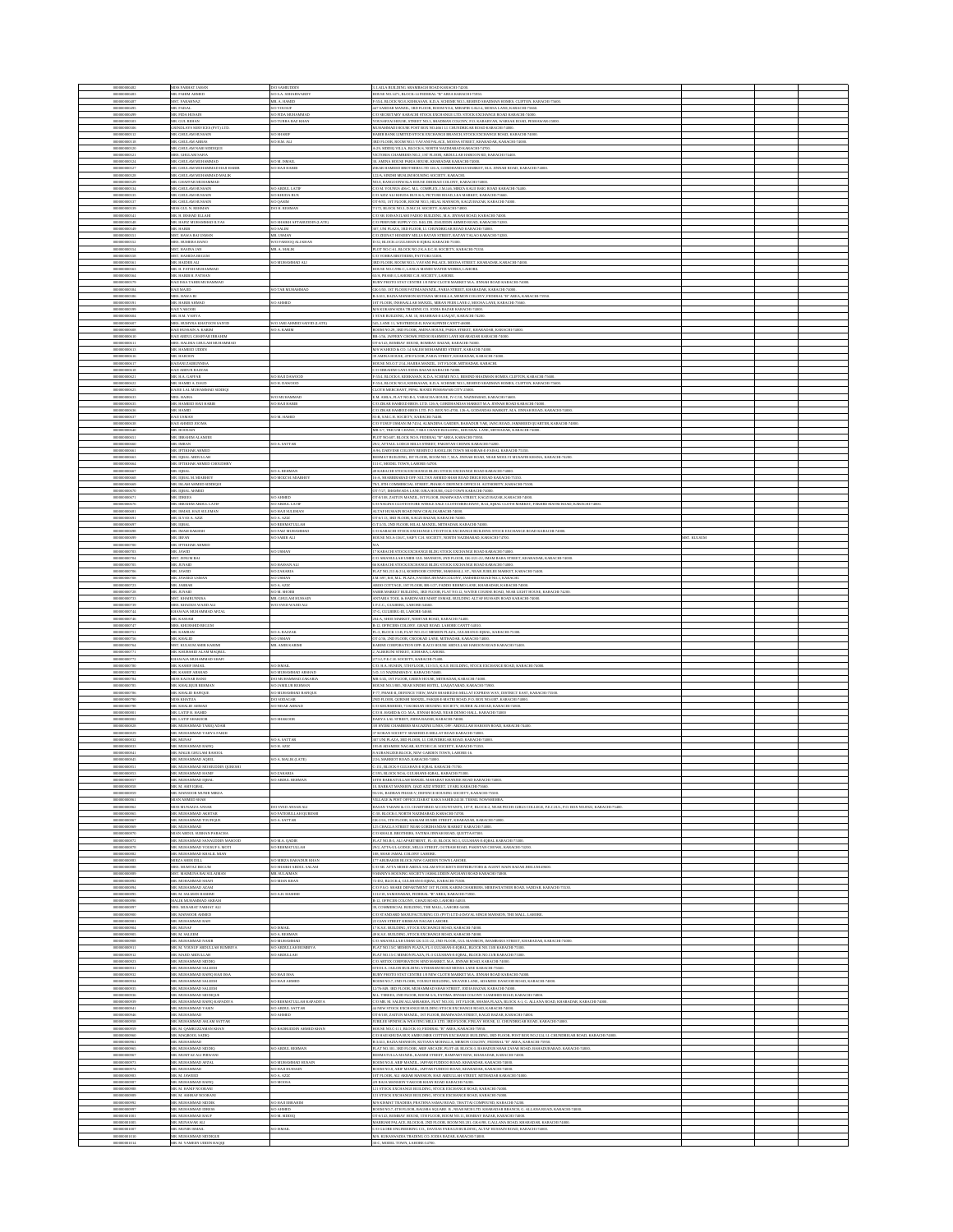| 000000001018                                 | MR. MUHAMMAD AMIN                                             | <b>SOH YUSUF</b>                                                  | AR YUSUF KASAM & CO. DARYA LAL STREET, JODIA BAZAR, KARACHI-74000.                                                                                                                                                                       |                                      |                  |                     |
|----------------------------------------------|---------------------------------------------------------------|-------------------------------------------------------------------|------------------------------------------------------------------------------------------------------------------------------------------------------------------------------------------------------------------------------------------|--------------------------------------|------------------|---------------------|
| 000000001019<br>000000001020                 | MR. MUHAMMAD HANIF<br>MR. MUHAMMAD IDREES                     | SO MOOSA<br>SO HAROON                                             | P-12/69 DARYANA STREET, JODIA BAZAR, KARACHI-74000.<br>C/O HAJI YOUSUF KASAM & CO. DARYA LAL STREET, JODIA BAZAR, KARACHI-74000                                                                                                          |                                      |                  |                     |
| 000000001023                                 | MR. MUHAMMAD ANIS-UR-REHMAN                                   | S O AZIZUR REHMAN KHAN                                            | 2, 2-D NAZIMABAD, KARACHI-74600.                                                                                                                                                                                                         |                                      |                  |                     |
| 000000001025                                 | MR. MUNTAJBUDDIN                                              | O AMINUD                                                          | NIOR MANAGER, LEVER BROTHERS PAKISTAN LTD., LOGISTICS DEPARTMENT, FATIMA JINNAH ROAD, KARACHI                                                                                                                                            |                                      |                  |                     |
| 00000000102<br>000000001030                  | MR. MUHAMMAD SALEEM QURESHI<br>MR. MUHAMMAD WASIF             |                                                                   | 77, P.I.B. COLONY NO.2, KARACHI-74800.<br>261, DAWOOD COLONY, NEAR T.V. STATION, KARACHI                                                                                                                                                 |                                      |                  |                     |
| 000000001033                                 | MR. MUHAMMAD HANIF                                            |                                                                   | PH 1A. BEST HOMES, PLOT NO.160-F. P.E.C.H.S., BLOCK-3, KARACHI-75400                                                                                                                                                                     |                                      |                  |                     |
| 000000001051<br>000000001053                 | MR. MUNIR<br>MR. MUHAMMAD USMAN                               | S O ESMAIL                                                        | 11/3 MUSSAINI C.H. SOCIETY, OPP. CENTRAL JAIL, SHAHEED-E-MILLAT ROAD, KARACHI-74800.<br>LAT NO.9, 3RD FLOOR, IQBAL MANZIL, CAMPBELL ROAD, KARACHI-74200.                                                                                 |                                      |                  |                     |
| 000000001054                                 | MR. MUHAMMAD ISMAIL                                           |                                                                   | -795, BLOCK NO.18, SAMANABAD, FEDERAL "B" AREA, KARACHI-75950.                                                                                                                                                                           |                                      |                  |                     |
| 000000001055                                 | MRS. MUMTAZ SAYEED                                            |                                                                   | 3/160-C, P.E.C.H. SOCIETY, KARACHI-75400.                                                                                                                                                                                                |                                      |                  |                     |
| 000000001057<br>000000001058                 | SUB. MAJ. M. BADARUDDIN O.B.I<br>COL. M.H. ZAIDI              |                                                                   | HOUSE NO.21-A, STREET NO.28, SECTOR F-10/1, ISLAMABAD-44000.<br>RVF DTE QMGS BRANCH G.H.Q., RAWALPINDI-46100                                                                                                                             |                                      |                  |                     |
| 00000000106                                  | MR. M. RAFIQ HAJI HUSSAIN                                     | O HAII HUSSAIN                                                    | OOM NO.29, 3RD FLOOR, AMINA HOUSE, PARIA STREET, KHARADAR, KARACHI-74200                                                                                                                                                                 |                                      |                  |                     |
| 000000001063                                 | MR. MOTI TAHER SHAIKH ALI                                     | <b>SO SHAIKH ALI</b>                                              | SED FLOOR, MUHAMMADI MANSION, MURAD KHAN ROAD, KHORI GARDEN, (MUSLEHUDDIN GARDEN) KARACHI-7401                                                                                                                                           |                                      |                  |                     |
| 000000001063                                 | CAPT. MUMTAZ ALI M. KHAN                                      |                                                                   | 43/10-D, BLOCK NO.6, P.E.C.H. SOCIETY, KARACHI-75400.                                                                                                                                                                                    |                                      |                  |                     |
| 000000001064<br>000000001075                 | MR. MUHAMMAD ALTAF<br>MR. M. SALEEM                           | SO A HAMID<br>SOM SIDDIQ                                          | O ABDUL HAMID MOHAMMED & SONS, P.O. BOX NO.4385, 302, MUSTAFA CLOTH MARKET, (FADOO BUILDING), M.A. JINNAH ROAD, KARACHI-74000<br>NP-11/75, DARYALAL STREET, JODIA BAZAR, KARACHI-74000.                                                  |                                      |                  |                     |
| 000000001078                                 | MR. MASOOD MOHIUDDIN                                          |                                                                   | C-5, 1ST FLOOR, BLOCK NO.5, NORTH NAZIMABAD, KARACHI-74700                                                                                                                                                                               |                                      |                  |                     |
| 000000001080                                 | MR. MOIZ ALI HUSEN ALI                                        | SO HUSEN ALL                                                      | 80-B, AMYNABAD, P.I.B. COLONY, KARACHI-74800.                                                                                                                                                                                            |                                      |                  |                     |
| 00000000108<br>000000001087                  | MR. MAZHAR A. FEROZPURWAL.<br>MR. MUHAMMAD AYOOB HAJI DAWOOD  | <b>SO HAILDAWOOD</b>                                              | 5-A, BLOCK-7/8, SYEDNA ABD-E-ALI ROAD, SHABBIRABAD, D.B.C.H. SOCIETY, KARACHI-7535<br>554, BLOCK NO.8, KEHKASAN, K.D.A. SCHEME NO.5, BEHIND SHADMAN HOMES, CLIFTON, KARACHI-75600                                                        |                                      |                  |                     |
| 000000001093                                 | MR. MUHAMMAD ASHRAF                                           |                                                                   | 73, SHADMAN COLONY, LAHORE.                                                                                                                                                                                                              |                                      |                  |                     |
| 000000001095                                 | MR. MUHAMMAD YUSUF ABBASI                                     |                                                                   | U. RAZIA, HOUSE NO.13, STREET NO.32, SHALDIAR 7-1, ISLAMABAD-4400                                                                                                                                                                        |                                      |                  |                     |
| 000000001097                                 | MR. MUHAMMAD ILYAS                                            | SO ABDUL GHANI                                                    | 194, BLOCK-6, FEDERAL B AREA, KARACHI-75950.                                                                                                                                                                                             |                                      |                  |                     |
| 000000001098<br>000000001099                 | MR. MUHAMMAD ANWAR QURASHI<br>MISS MUMTAZ DURVESH             |                                                                   | ANARKALI ROAD. WAH CANTT-74040.<br>FLAT NO.5. BHAGWAN NIVAS A.M. 2. SHAHRAH-E-LIAOAT, KARACHI-74200.                                                                                                                                     |                                      |                  |                     |
| 000000001100                                 | MR. M. YOUSUF M. YOUNUS                                       | <b>SOM YUNUS</b>                                                  | 5. BHAGWAN NIVAS, A.M. 2. SHAHRAH-E-LIAOAT, KARACHI-74200.                                                                                                                                                                               |                                      |                  |                     |
| 000000001106                                 | MR. MUHAMMAD ABID                                             | S O HAILABDULAE                                                   | CO H. ABDULLAH H. KARIM 15 K.S.E. BULDING, STOCK EXCHANGE ROAD, KARACHI-7400                                                                                                                                                             |                                      |                  |                     |
| 00000000110                                  | MR. M. IMRAN                                                  | SO BILAL                                                          | DOM NO.17, HABIB HOUSE, NANAKWADA, CHAND BIBI ROAD, KARACHI-74200                                                                                                                                                                        |                                      |                  |                     |
| 000000001115<br>000000001116                 | MST. MAHER BANU QAMARUDDIN<br>MR. MUHAMMAD SHAFT              | MR. QAMARUDDIN<br>SO ABMED                                        | 4-25, MEZZANINE FLOOR, AL-REHMAN TRADE CENTRE, SHAHRAH-E-LIAQUAT, KARACHI.<br>O H.P. BYRAMII & SONS 32 K.S.E. BUILDING, STOCK EXCHANGE ROAD, KARACHI-74000                                                                               |                                      |                  |                     |
| 000000001123                                 | MALIK MUSHTAO ALI KHAN                                        | SO MALIK NISAR ALI KHAN                                           | 17-A. CANAL VIEW COOPERATIVE HOUSING SOCIETY LTD. NEAR TOKHAR NIAZ BEG. LAHORE                                                                                                                                                           |                                      |                  |                     |
| 000000001130                                 | MR. MUHAMMAD SHOEB                                            | SO ABDUL SATTAR                                                   | LAT NO.6, 2ND FLOOR, MEMON CORNER BUILDING, OT-3/170, MITHADAR, KARACHI-74000                                                                                                                                                            |                                      |                  |                     |
| 000000001146                                 | MR. MUHAMMAD ABBAS                                            | LIA MOZ                                                           | .O. BOX NO.6464, KARACHI-74000.                                                                                                                                                                                                          |                                      |                  |                     |
| 000000001149<br>000000001154                 | MR. M. ZUBAIR<br>MR. MUHAMMAD ABBAS                           | SOM SIDDIQ<br><b>SOM YOUSUF</b>                                   | FLAT NO.304, 3RD FLOOR, ARIF ARCADE, PLOT NO.48, BLOCK-3, BAHADUR SHAH ZAFAR RD BAHADURABAD, KARACHI-74800<br>48-H, MODEL TOWN, LAHORE.                                                                                                  |                                      |                  |                     |
| 000000001155                                 | MR. MUHAMMAD AKRAM                                            | SO MUHAMMAD                                                       | FLAT NO.14, HALAR APPARTMENT, BLOCK-C, 158 GARDEN WEST, KARACHI-74550                                                                                                                                                                    |                                      |                  |                     |
| 000000001158                                 | MR. M. INTIAZ                                                 | <b>SO A SATTAR</b>                                                | 265, NEW DOHRAIL BLOCK NO.3, GHULSHA-E-IQBAL, KARACHI-7530                                                                                                                                                                               |                                      |                  |                     |
| 000000001164<br>000000001167                 | MR. MUHAMMAD ALTAF<br>MR. MUHAMMAD HANIF                      | SO MUHAMMAD YOUNU<br>SO HAILMUHAMMAD                              | COMUHAMMAD SHABBIR FINANCE DEPT. GOVT. OF SINDH BLOCK NO.19, ROOM NO.2, KARACHI-74400<br>S. NAGORI PALACE, LY-7/29, GAOO LANE, MOOSA LANE, KARACHI-75660.                                                                                |                                      |                  |                     |
| 000000001168                                 | MR. MEHBOOB SHAH                                              | <b>SO YASEEN SHAH</b>                                             | URMA OIL MILLS LIMITED. V.M. PLAZA, WEST WHARF ROAD, KARACHI-74000                                                                                                                                                                       |                                      |                  |                     |
| 000000001171                                 | MR. MUHAMMAD ZAKARIA                                          | <b>SO A KARIM</b>                                                 | KAUSAR STORE OLD DISPANSARI ROAD MITHADAR KARACHI-74000.                                                                                                                                                                                 |                                      |                  |                     |
| 000000001173                                 | MR. MUHAMMAD AWAIS                                            | SO MOOSA                                                          | PAK NIPPON INDUSTRIES LIMITED. ADAMJEE HOUSE. 3RD FLOOR. LL CHUNDRIGAR ROAD. KARACHI-74000.                                                                                                                                              |                                      |                  |                     |
| 000000001184<br>000000001187                 | MR. MUHAMMAD USMAN BAWANY<br>MR. MUHAMMAD FAROOQ              | SO A GHAFFAR BAWANY<br>SO HAILAHMEI                               | O SECRETARY KARACHI STOCK EXCHANGE BLDG., STOCK EXCHANGE ROAD, KARACHI-7400<br>LAT NO.202, 2ND FLOOR, JILANI CENTRE, BAGH-E-ZEHRA STREET, KHARADAR, KARACH                                                                               |                                      |                  |                     |
| 000000001190                                 | MR. MUHAMMAD SALIM                                            | S O HUSSAIN                                                       | 22 SULTAN CHAMBERS, IST FLOOR CHAND BIBI ROAD, NANAKWADA, KARACHI-74200                                                                                                                                                                  |                                      |                  |                     |
| 00000000119                                  | MR. MUHAMMAD HANIF                                            | S O HUSSAIN                                                       | 2 SULTAN CHAMBERS, 1ST FLOOR CHAND BIBI ROAD, NANAKWADA, KARACHI-74200.                                                                                                                                                                  |                                      |                  |                     |
| 000000001193<br>000000001198                 | MISS MUMTAZ<br>MR. MINOO R. PATELL                            | DO ABDUL AZI<br><b>SO RUSTOM</b>                                  | 7/4 SIDCO AVENUE APARTMENT 264 R.A. LINE INGLE ROAD KARACHI-75530<br>VASSIPANCHAYAT WADI, 6 DUBASH HOME, JOHAIR STREET, KARACHI-74200                                                                                                    |                                      |                  |                     |
| 000000001206                                 | MRS. NAHEED HASSAN                                            |                                                                   | 26 BLOCK-W NORTH NAZIMARAD, ALLAMA JORAL TOWN, KARACHI-24200                                                                                                                                                                             |                                      |                  |                     |
| 000000001212                                 | MST. NACHI OSMAN ALI                                          | MR. USMAN ALI                                                     | F-38, FEROZNANA ROAD, BATH ISLAND, KARACHI-75530.                                                                                                                                                                                        |                                      |                  |                     |
| 000000001219                                 | NAWABZADA NASIR AHMED                                         |                                                                   | CO BEGUM PERVIN NASIR NATIONAL MUSEUM OF PAKISTAN BURNS GARDAN KARACHI-74200                                                                                                                                                             |                                      |                  |                     |
| 000000001222                                 | MST. NILOFAR SULTANA                                          | <b>DO SYED WAILD ALL</b>                                          | O RIAZ GHOURI, PACKAGES LIMITED, P.O. AMER SIDHU, SHAHRAH-E-ROOMI, LAHORE-5477                                                                                                                                                           |                                      |                  |                     |
| 000000001223<br>000000001224                 | <b>MRS. NAMWAR JAVAID HASSAS</b><br>MRS. NIGHAT ALI           | <b>VO SYED MUHAMMAD JAVAID HASSAN</b><br><b>NO SYED YAWAR ALI</b> | 4-SHADMAN COLONY, PHASE-II, CANAL BANK, LAHORE<br>SHADAB", CANAL BANK, LAHORE-54810.                                                                                                                                                     |                                      |                  |                     |
| 000000001225                                 | MISS NASIM KHATTAI                                            |                                                                   | O MAKK BEVERAGES & MINRAL WATER (PYT) LIMITED, JEHANGIR ABAD, P.O. TEHKALBALA, PESHAWAR-25140.                                                                                                                                           |                                      |                  |                     |
| 000000001226                                 | MISS NATIARA KHATTAK                                          |                                                                   | O MAKK BEVERAGAS & MINRAL WATER (PVT) LIMITED, JEHANGIRABAD, P.O. THEKALBALA, PESHAWAR-25140.                                                                                                                                            |                                      |                  |                     |
| 000000001231                                 | MR. NASEEM RAFI                                               | <b>FIAS MOS</b>                                                   | C, 17 STOCK EXCHANGE BLDG., STOCK EXCHANGE ROAD, KARACHI-74000.<br>C. 17 STOCK EXCHANGE BLDG. STOCK EXCHANGE ROAD. KARACHI-74000.                                                                                                        |                                      |                  |                     |
| 000000001232<br>000000001234                 | MR. NAEEM RAFI<br>MR. NASEEM JAVAID                           | <b>BAS MOR</b><br>S O SHEIKH MUHAMMAD ASLAM                       | X-287 AZAM TOWN AZAM BASTI(NP) KARACHI-75460.                                                                                                                                                                                            |                                      |                  |                     |
| 000000001235                                 | MR. NIAZ AHMED                                                |                                                                   | MAJ. GEN. WISAL MUHAMMAD KHAN, TORU-23300, DISTRICT MARDAN                                                                                                                                                                               |                                      |                  |                     |
| 000000001236                                 | MRS. NASIRA SHEIKH                                            |                                                                   | 35-E-1 (MAIN HOUSE) GULBERG-III, STADIUM ROAD, LAHORE-54660                                                                                                                                                                              |                                      |                  |                     |
| 000000001237                                 | MR. NADEEM                                                    | <b>SO A AZIZ</b>                                                  | 403, M.L. COMPLEX, JM-134, MIRZA KALEEG BAIG ROAD OFF: SOLDIER BAZAR NO.2, KARACHI-74400                                                                                                                                                 |                                      |                  |                     |
| 000000001238<br>000000001243                 | MRS. NOOR BANUT. VALLIANI<br>MISS NASIM BANO                  | <b>DO MOSSA MOTIVALA</b>                                          | FLAT NO.A-5 AL-ZAHRA APARTMENT 3062, BRITTOO ROAD, GARDEN EAST, KARACHI-7480<br>525 STOCK EXCHANGE BUILDING, STOCK EXCHANGE ROAD, KARACHI-74000.                                                                                         |                                      |                  |                     |
| 000000001244                                 | MR. NOORUDDIN TAYYAB ALI                                      | <b>SO TEYYABBHAI</b>                                              | 8 SH, ABDUL MAJID SINDHI ROAD (MARRIOT ROAD) KARACHI-7400                                                                                                                                                                                |                                      |                  |                     |
| 000000001246                                 | MR. NUSRAT KAMAL SIDDIQUE                                     |                                                                   | PAKISTAN PETROLIM LIMITED 3RD FLOOR, P.LD.C HOUSE, DR. ZIAUDDIN AHMED ROAD, KARACHI-75530.                                                                                                                                               |                                      |                  |                     |
| 000000001250                                 | MRS. NEVEZ NOSHIRWAN NOSHIRWANI                               |                                                                   | 2-RAMSAY ROAD OFF: GIZRI ROAD KARACHI-75530.                                                                                                                                                                                             |                                      |                  |                     |
| 000000001251<br>000000001252                 | MR. NASIR ALI HAJI VAROO<br>MISS NASREEN BANOO                | SO HAII VAROO                                                     | 67-IM-2 GULSHENE ZEHRA BRITTO ROAD KARACHI-74800.<br>73, DARULAMAN C.H. SOCIETY, HYDIR ALI ROAD, KARACHI-74800.                                                                                                                          | <b>MRS. ZEHRA NASIR ALI</b>          |                  |                     |
| 000000001253                                 | MR. NOOR MUHAMMAD                                             |                                                                   | 45 NEW SOCIETY CO-OP. HOUSING SOCIETY LIMITED, A. REHMAN QURASHI ROAD, OFF: BAHADUR SHAH ZAFAR ROAD, KARACHI-74800                                                                                                                       |                                      |                  |                     |
| 000000001255                                 | MST. NASREEN MUHAMMAD                                         |                                                                   | IOUSE NO.1196, BLOCK NO.2, FEDERAL "B" AREA, KARACHI-75950                                                                                                                                                                               |                                      |                  |                     |
| 000000001256                                 | MRS. NARGIS KHANUM                                            |                                                                   | COMH ZAIDI, PVF DTE QMGS BRANCH, G.H.Q., RAWALPINDI-4610                                                                                                                                                                                 |                                      |                  |                     |
| 000000001257<br>000000001261                 | <b>MRS. NAFEESA</b><br>MRS. NARGIS ZAHIR                      | WO ABOOBAKER                                                      | BOO COTTAGE, 1ST FLOOR, BR-1/27, FADOO REHMOO LANE, KHARADAR, KARACHI-74000.<br>INGALOW NO.A-479, BLOCK-5, GULSHAN-E-IOBAL, KARACHI-75300                                                                                                |                                      |                  |                     |
|                                              |                                                               |                                                                   |                                                                                                                                                                                                                                          |                                      |                  |                     |
| 000000001263                                 | MR. NAJIB A CHOUDHRY                                          |                                                                   | 33 III-A, JEHANZEB BLOCK, BEHIND KALI KOTHI, ALLAMA IQBAL TOWN, LAHORE-54570                                                                                                                                                             |                                      |                  |                     |
| 000000001264                                 | MRS. NUZHAT JAMILA QAYYUM                                     |                                                                   | 29-2/A, BLOCK-2 (AL FATIMA) SHAH ABDUL LATIF ROAD, P.E.C.H. SOCIETY, KARACHI-75400                                                                                                                                                       |                                      |                  |                     |
| 000000001266                                 | MR. NAZIRUDDIN MEHMOOD                                        | <b>COURDED MONITODE</b>                                           | 5-H (ANNEXE) BLOCK NO.6, P.E.C.H. SOCIETY, KARACHI-7540                                                                                                                                                                                  |                                      |                  |                     |
| 000000001267                                 | MR. PERCY NOSHIR GAZDER                                       | SO KAIKHUSROO GAZDEF                                              | KATRAK PARSI COLONY, KARACHI-74400                                                                                                                                                                                                       |                                      |                  |                     |
| 000000001270                                 | MR. NADEEM ANWAR                                              | O SHAIKH MUHAMMAD ANWAR                                           | A, AKBAR ROAD, SADDAR, KARACHI-74400                                                                                                                                                                                                     |                                      |                  |                     |
| 000000001272<br>000000001284                 | MISS NOOR JEHAN<br>MR. NAIMUDDIN MLAN                         | <b>DOM SIDDIQ</b><br>SO AHMED MIAN                                | P-2/61, DAMA BUX STREET, SARAFA BAZAR, KARACHI-74000<br>HOUSE NO.112, BLOCK-K, BANKERS LODGE, NORTH NAZIMABAD KARACHI-74700                                                                                                              |                                      |                  |                     |
| 000000001285                                 | MR. NISAR AHMED                                               | SO ABDUL KHALIO                                                   | 280, MASSY STREET, ADAMJEE ROAD, RAWALPINDI-46000                                                                                                                                                                                        |                                      |                  |                     |
| 000000001287                                 | MR. NASEERUL HAQ SIDDIQUI                                     | SO MUSHTAQ ALI SIDDIQUI                                           | TREET CORPORATION LIMITED 3RD FLOOR, KANDAWALA BUILDING, M.A. JINNAH ROAD, KARACHI-74403                                                                                                                                                 |                                      |                  |                     |
| 000000001250                                 | MR. NASIR KHALID                                              | S O KHALID RAFIQUE                                                | F-77, PHSE-II, DEFENCE VIEW, MAIN SHAHEED-E-MILLAT EXPRESS WAY, DISTRICT EAST, KARACHI-75500.                                                                                                                                            |                                      |                  |                     |
| 000000001297<br>000000001300                 | MR. NASIM BAIG<br>MISS NADIA DAD                              | SO MASHOOQ BAIG<br>O MUHAMMAD YUSUF DADA                          | HOUOSE NO.9, BLOCK NO.117, SECTOR 11-G, NEW KARACHI, KARACHI-7585<br>7/2 BRITO ROAD, GARDEN EAST, KARACHL                                                                                                                                |                                      |                  |                     |
| 000000001300                                 | MR. OSMAN                                                     |                                                                   | (T-2/36, 124-2, CROOKAD LANE, MITHADAR, KARACHI-7400                                                                                                                                                                                     |                                      |                  |                     |
| 000000001315                                 | MRS. PERVEEN NISAR                                            |                                                                   | VATIONAL MUSEM OF PAKISTAN BURNS GARDAN, KARACHI-7420                                                                                                                                                                                    |                                      |                  |                     |
| 000000001318<br>000000001329                 | LT. PIR AHMED UNNY<br>MR. PERVEZ                              | <b>SO KUTTY</b><br><b>SO MUHAMMAD AMIN</b>                        | <b>65-6/106 ARAM BAGH NEAR MALBARY TEA SHOP KARACHI-74200</b>                                                                                                                                                                            |                                      |                  |                     |
| 000000001342                                 | MR. OURBAN HUSSAIN                                            |                                                                   | 1 PENIRAPOLE BUILDING ARAM BAGH KARACHI-74200.<br>MS ISAJEE & SONS, ABBOTABAD-22010.                                                                                                                                                     |                                      |                  |                     |
| 000000001344                                 | <b>BRIG. OURBAN ALI KHAN</b>                                  |                                                                   | 505-508, STH FLOOR, KARACHI STOCK EXCHANGE BLDG., STOCK EXCHANGE ROAD, KARACHI-74000.                                                                                                                                                    |                                      |                  |                     |
| 000000001347                                 | MR. QADAR BAKHSH                                              | SO HAILALI MUHAMMAD                                               | WAZIR ALI INDUSTRIES LIMITED, 3RD FLOOR, KANDAWALA BUILDING, M.A. JINNAH ROAD, KARACHI-74400                                                                                                                                             |                                      |                  |                     |
| 000000001348<br>000000001354                 | MR. QAMER SAFED<br>MST. RABIA SULEMAN                         | S O MAZHAR HUSSAIN                                                | NOBLE AUTO STORE, 14, URDU BAZAR MOHAN ROAD, KARACHI-742<br>10 M.A. RASHID SOORTY 223-D, K.D.A. 1-A, OFF: STADIUM ROAD, KARACHI-7526                                                                                                     |                                      |                  |                     |
| 000000001358                                 | MR. RIAZUL HASSAN GHAURI                                      | <b>SOM ISMAIL</b>                                                 | 14/1, SARWAR ROAD, LAHORE CANTT-54810.                                                                                                                                                                                                   |                                      |                  |                     |
| 000000001359                                 | MRS. RAZIA BEGUM URAIZEE                                      |                                                                   | BUNGLOW NO.13, BLOCK-3, JINNAH C.H. SOCIETY LIMITED, SHAHEED-E-MILLAT ROAD, KARACHI-7480                                                                                                                                                 |                                      |                  |                     |
| 000000001363                                 | MST. R. BEGUM                                                 |                                                                   | O SIRAJ HAQUE, 63, PARKSTONE AVENUE, HORNCHURCH, ESSEX (U.K.).                                                                                                                                                                           |                                      |                  |                     |
| 000000001365<br>000000001368                 | MR. REHMATULLAH<br>MR. REHMATULLAH                            | <b>COMERNOOD</b><br><b>SO A REHMAN</b>                            | 1512 I AKHPATI BUL DINO 2ND FLOOR NAIMUDDIN STREET NANAKWADA KARACHIJZAYA<br>49 KARACHI STOCK EXCHANGE BLDG STOCK EXCHANGE ROAD, KARACHI-74000                                                                                           |                                      |                  |                     |
|                                              | MRS. RABIA BAI                                                |                                                                   | O ADAM A GHANI OPP: KHOJA MASJID, KHARADAR, KARACHI-740                                                                                                                                                                                  |                                      |                  |                     |
| 000000001376                                 | <b>GR. RIAZ A. KHAM</b>                                       |                                                                   | AJ. GEN. WISAL MUHAMMAD KHAN, TORU-23300, DISTRICT MARDAN                                                                                                                                                                                |                                      |                  |                     |
| 000000001372                                 | MRS. RAZIA SULTANA ABIDI                                      |                                                                   | 57, BLOCK-D, NORTH NAZIMABAD, KARACHI-74700.                                                                                                                                                                                             |                                      |                  |                     |
| 000000001374<br>000000001375                 | MR. REHMATULLAH KAPADIYA<br>MR. R.H. HABIB                    | <b>H. HABIB KAPADIYA</b>                                          | O MR. M. SALIM ALLAHRAKHA, FLAT NO.103, IST FLOOR, SHAMA PLAZA, BLOCK A-1, G. ALLANA ROAD, KHARADAR, KARACHI-74000<br>O MR. M. SALIM ALLAHRAKHA, FLAT NO.103, 1ST FLOOR, SHAMA PLAZA, BLOCK A-1; G. ALLANA ROAD, KHARADAR, KARACHI-74000 |                                      |                  |                     |
| 000000001383                                 | MISS RAZIA FIDA HUSSAIN                                       | MR. FIDA HUSSAIN                                                  | KINGLOW NO.11-A/1-A KHAYABAN-E-SHAMSHER DEFENCE HOUSING AUTHORITY KARACHI-75500                                                                                                                                                          | <b>RS. ZUBAIDA R.H.HABIB BILVANI</b> |                  |                     |
| 000000001393                                 | MRS. RABIA                                                    |                                                                   | AII YUSUF & CO. DARYA LAL STREET JODIA BAZAR KARACHI-7400.                                                                                                                                                                               |                                      |                  |                     |
| 000000001397<br>000000001399                 | MRS. RUKAIYA BIBI YAKOOB DESAI<br>MR. RAJAB ALI ISMAIL KAZANI | W/O YAKOOB DESAI<br>W/O ISMAIL KAZANI                             | 94. BLOCK-S. GULSHAN-E-JOBAL, KARACHI-75300.<br>FLAT NO.C-1, UNITED H. SOCIETY 84, FLYNN STREET, GARDEN EAST, KARACHI-74550.                                                                                                             |                                      |                  |                     |
| 000000001400                                 | MRS. ROSHAN KHANOO RAJAB ALI                                  | WO RAJABALI ISMAIL KAZANI                                         | FLAT NO.C-1, UNITED H. SOCIETY 84, FLYNN STREET, GARDEN EAST, KARACHI-74550                                                                                                                                                              |                                      |                  |                     |
| 000000001405                                 | MRS. RAZIA BEGUM                                              |                                                                   | O S.M. AKRAM & CO. ALLAHDAD STREET KARACHI-74000                                                                                                                                                                                         |                                      |                  |                     |
| 000000001407                                 | MR. RIZWAN                                                    | O A GHAFFAR                                                       | 554, BLOCK NO.8, KEHKASAN, K.D.A. SCHEME NO.5, BEHIND SHADMAN HOMES, CLIFTON KARACHI-75600.                                                                                                                                              |                                      |                  |                     |
| 000000001408<br>000000001411                 | MR. RAIS AHMED<br>RAJA MUHAMMAD ZAMAN                         | SO RAJA KARAM DIN                                                 | 21-22 COMMERCIAL AREA, DRIGH COLONY, KARACHI-75230.<br>2N BLOCKA PECH SOCIETY KARACHI                                                                                                                                                    |                                      |                  |                     |
| 000000001414                                 | MRS. RAHIMA                                                   | <b>NO FAQIR MUHAMMAD</b>                                          | 18 BEHIND MUNAF PAN SHOP, NAZIMABAD NO.1 BUS STOP NO.2, JALALABAD COLONY, KARACHI-74600.                                                                                                                                                 |                                      |                  |                     |
| 000000001416                                 | RUSI SORABJI DHATIGARA                                        |                                                                   | IAILKAKA BUILDING FRERE STREET KARACHI-74400.                                                                                                                                                                                            |                                      |                  |                     |
| 000000001419                                 | MR. RAZZAK                                                    | S O HAII HUSSAIN                                                  | W.O. 2/36, ROOM NO.9, MEMON MANZIL, NAZIMUDDIN STREET, NANAKWADA, KARACHI,                                                                                                                                                               |                                      |                  |                     |
| 000000001421                                 | MR. SABIHUDDIN AHMED                                          |                                                                   | 7/F ANDREWS ROAD, KEMARI, KARACHI-75620.                                                                                                                                                                                                 |                                      |                  |                     |
| 000000001422<br>000000001424                 | SYED HAFIZ BAYABANI<br>MR. S.M. SOHAIL                        |                                                                   | -254, BLOCK-A, LUQMAN AVENUE, NORTH NAZIMABAD KARACHI-74700<br>212, BLOCK-N, NORTH NAZIMABAD, KARACHI-74700.                                                                                                                             |                                      |                  |                     |
| 000000001425                                 | SYED NEHAL ABBAS                                              |                                                                   | 282, BLOCK NO.1, NORTH NAZIMABAD, KARACHI-74700                                                                                                                                                                                          |                                      |                  |                     |
| 000000001431                                 | MR. SULEMAN MUHAMMAD                                          |                                                                   | 44 COTTON EXCHANGE BUILDING, LL CHUNDRIGAR ROAD, KARACHI-74000                                                                                                                                                                           |                                      |                  |                     |
| 000000001432                                 | MR. SULEMAN                                                   |                                                                   | 4 COTTON EXCHANGE BUILDING, LL CHUNDRIGAR ROAD, KARACHI-74000.<br>LI AGE & POST OFFICE CHOHA KHAI SALISED                                                                                                                                |                                      |                  |                     |
| 000000001433<br>000000001434                 | MR. S. WASIF ALI<br>MST. SHER BANO JAFFAR VALLIANI            | MR. JAFFAR VALLIANI                                               | 11-H, PLATINUM C.H. SOCIETY, LOBO STREET, GARDEN WEST, KARACHI-74400.                                                                                                                                                                    |                                      |                  |                     |
| 000000001436                                 | MR. SOHAIL                                                    | <b>GENEDA O 2</b>                                                 | 8-A. BLOCK "A". KATHIWAR CO-OPERATIVE HOUSING SOCIETY. KARACHI                                                                                                                                                                           |                                      |                  |                     |
| 000000001437                                 | MR. S.M. AYOOB                                                |                                                                   | 51-C, BLOCK NO.9, UPPER STORY, GULSHAN-E-IQBAL, KARACHI-75300                                                                                                                                                                            |                                      |                  |                     |
| 000000001439                                 | SHAIKH MUHAMMAD ASLAM                                         |                                                                   | EPUTYY DIRECTOR OF INDUSTRIES & COMMERCE, 65-L, GULBERG, LAHORE-5466                                                                                                                                                                     |                                      |                  |                     |
| 000000001442<br>000000001443                 | YED YAWAR ALI AC SMARATIB ALI<br>MST. SHABANA                 | SO SYED AMJAD ALI                                                 | HADAB", CANAL BANK, 34-AZIZ AVENUE, GULBERG-S, LAHORE                                                                                                                                                                                    |                                      |                  |                     |
| 000000001445                                 | MR. SABIR HUSSAIN                                             | MR. AYUB<br><b>SO NADIR HUSSAIN</b>                               | OT-695, SALEEM MANZIL, 1ST FLOOR, PREM PATOLI LANE, KAGZI BAZAR, KARACHI-74000.<br>4473. BLOCK NO.12. FEDERAL "B" AREA, KARACHI-75950.                                                                                                   |                                      |                  |                     |
| 000000001448                                 | S.M. ISHAO HOLDING LIMITED                                    |                                                                   | 9-B. GULBERG-III, LAHORE-54660.                                                                                                                                                                                                          |                                      |                  |                     |
| 000000001458                                 | MR. SHOAIB NIZAMI                                             | SO HAMEED NIZAMI                                                  | 1. HAMEED NIZAMI ROAD, LAHORE.                                                                                                                                                                                                           | MR. ARIF NIZAMI                      | MR. TAHIR NIZAMI | MRS. SAIRA ZULFEQAR |
| 000000001464<br>000000001467                 | SYED YAQOOB SHAH<br>SYED SHAHID ALI                           | SO SYED WARD ALI                                                  | C/O SHAH & CO., KHAWAIA GANI, HOTI, MARDAN.<br>F.C.C. GULBERG, LAHORE-54660                                                                                                                                                              |                                      |                  |                     |
| 00000000147                                  | MR. S.M.Z. DESNAV                                             |                                                                   | 16/3, BLOCK NO.7, CLIFTON, KARACHI-75600                                                                                                                                                                                                 |                                      |                  |                     |
| 000000001475                                 | MR. SARDAR MUHAMMAD IQBAL                                     |                                                                   | GULBERG-5, LAHORE-54660                                                                                                                                                                                                                  |                                      |                  |                     |
| 000000001475<br>000000001477                 | MR. SHAHID<br>MR. S. HYDER ABBAS NAOVI                        | <b>SO A SATTAR</b>                                                | 3/2 ALTAF LODGE MILLS ST. OUTRAM ROAD PAKISTAN CHOWK KARACHI-74200<br>O WAZIR ALI INDUSTRIES LTD. 3RD FLOOR, KANDAWALA BUILDING, M.A. JINNAH ROAD, KARACHI-74400.                                                                        |                                      |                  |                     |
| 000000001478                                 | MR. S. WAJAHAT HUSSAIN                                        | SO HUSSAIN                                                        | 00-A ST. JOHN S PARK, LAHORE CANTT-54810                                                                                                                                                                                                 |                                      |                  |                     |
| 000000001479                                 | <b>SYED WAJAHAT HUSAIN A/C</b>                                | SO SYED WAJAHAT HUSAIN                                            | 00-A, ST. JOHN S PARK, LAHORE CANTT-54810.                                                                                                                                                                                               |                                      |                  |                     |
| 000000001485                                 | SYED KAMAL ALI                                                |                                                                   | IGI INSURANCE LIMITED 5, FCC, GULBERG-2, SYED MARATIB ALI ROAD, LAHORE                                                                                                                                                                   |                                      |                  |                     |
| 000000001488<br>000000001489                 | MRS. SURRAYA HAMID                                            | W/O HAMID                                                         | HOUSE NO.18, STREET NO.3, SHAHRAH-E-JOHAR, SAMANABAD, LAHORE-54500.                                                                                                                                                                      |                                      |                  |                     |
| 00000000149                                  | SYEDAMUMLIQAT SULTAN AC<br>YED YAWAR ALI A.C.S. HASNAIN ALI   |                                                                   | CO MILK PAK LIMITED, 40-A, GULBERG-V, OFF: ZAFAR ALI ROAD, LAHORE-5466<br>SHADAB", CANAL BANK, 34-AZIZ AVENUE, GULBERG-S, LAHORE                                                                                                         |                                      |                  |                     |
| 000000001503                                 | MRS. SURRAIYA TASNEEM                                         |                                                                   | 36-SHADMAN COLONY, LAHORE.                                                                                                                                                                                                               |                                      |                  |                     |
| 000000001504                                 | MISS SHAHIDA PARVIN                                           |                                                                   | O FARHAT ALL JEWELLERS, 39 COMMERCIAL BUILDING, THE MALL, LAHORE-54000.                                                                                                                                                                  |                                      |                  |                     |
| 000000001508<br>000000001512                 | MR. SHAFIO AHMED NAOI<br>MR. SALAMUHAMMAD                     | <b>GRAHA BASE AS OZ</b><br>O HAILIAN MUHAMMAD                     | O PERFUME SUPPLY COMPANY, 29 B, SHAH ALAM MARKET, LAHORE-54000<br>MS. ABDULLAH A. GANI MOTIWALA ROOM NO.7. IST FLOOR. REHMAT BUILDING, M.A. JINNAH ROAD, KARACHI-74200.                                                                  |                                      |                  |                     |
| 000000001522                                 | MRS. SILLU HOSUNG KANDAWALA                                   |                                                                   | PASARGADI NO.F9, BLOCK NO.7, KHAKASHAN, CLIFTON, K.D.A. SCHEME NO.5, KARACHI-75600.                                                                                                                                                      |                                      |                  |                     |
| 000000001523                                 | MR. SHAH MUHAMMAD                                             |                                                                   | S ABDULLAH HAROON ROAD, KARACHI-75530.                                                                                                                                                                                                   |                                      |                  |                     |
| 000000001527                                 | <b>SYED MUHAMMAD RAZI HYDER</b>                               |                                                                   | BBAS MANZE, Q-7, BLOCK 16-A, GULISTAN-I-JAUHAR, KARACHI-75290                                                                                                                                                                            |                                      |                  |                     |
| 000000001539<br>000000001540<br>000000001541 | MISS SHAHIDA DURVESH<br>MR. S.M.A. HAQ<br>MST. SARBAI TAYAB   |                                                                   | KARACHI STOCK EXCHANGE BLDG STOCK EXCHANGE ROAD KARACHI-74<br>VIANI MANSION, WILSON STREET, NEAR RIVALI CINEMA, KARACHI-74400<br>C/O ISMAIL HAII SULEMAN, DEVDAS PRAGII BUILDING, ALTAF HUSSAIN ROAD, NEW CHALI, KARACHI-74000.          |                                      |                  |                     |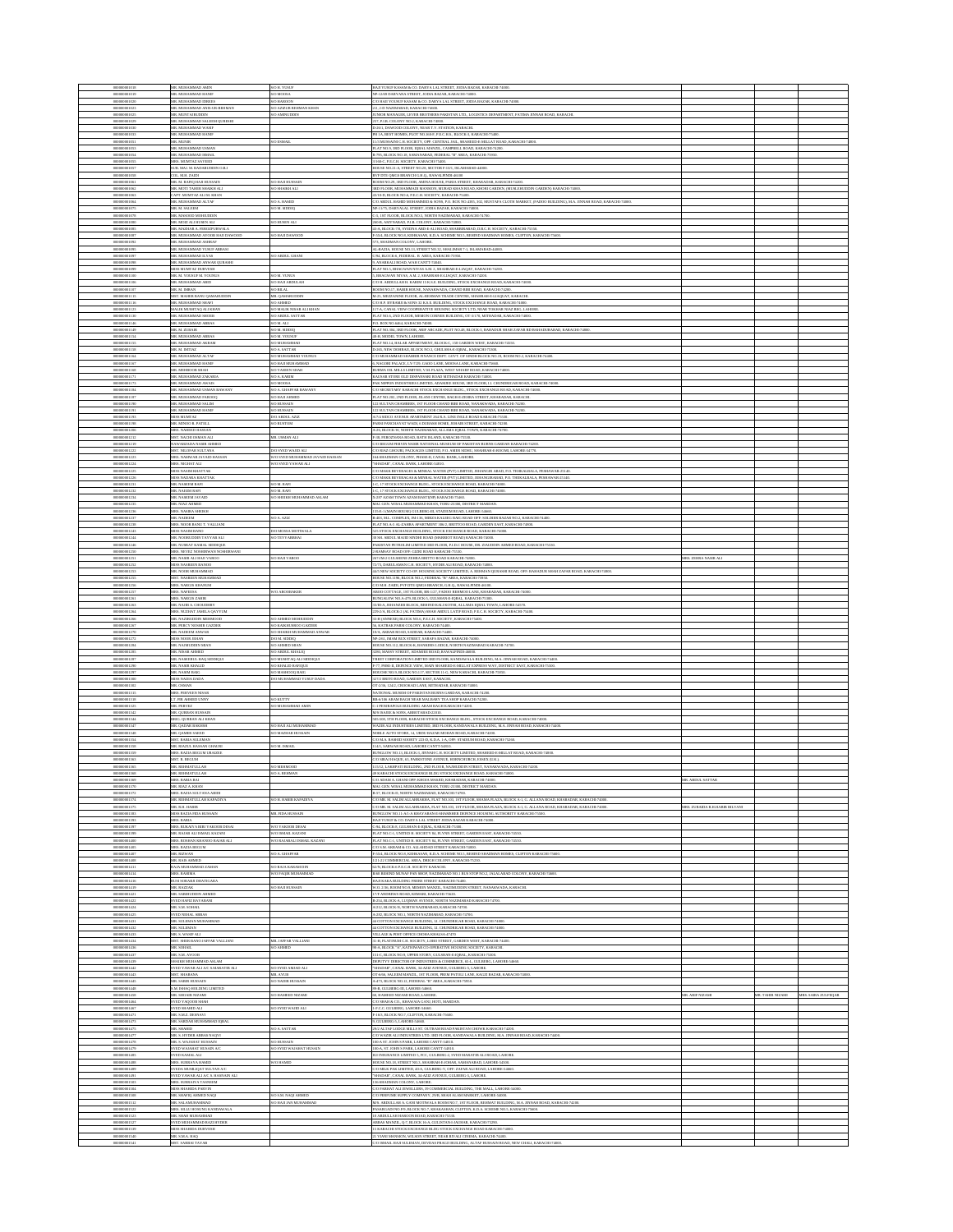| 000000001545                 | BRIG. S.A. HASSAN (RETD)                              |                                                    | 4-D LAHORE CANTT. CO-OP. H. SOCIETY, LAHORE CANTT-54810.                                                                                                                                                         |                             |  |
|------------------------------|-------------------------------------------------------|----------------------------------------------------|------------------------------------------------------------------------------------------------------------------------------------------------------------------------------------------------------------------|-----------------------------|--|
| 000000001546<br>000000001553 | MR. S.M. WAQIF<br>MR. SABIR                           | <b>SO SIRAJ BHAI</b>                               | 0.384 E, SECTOR G-64, ISLAMABAD-44000.<br>A/161/C, SAIFY CO. OPERATIVE HOUSING SOCIETY, KARACHI-74700.                                                                                                           |                             |  |
| 000000001556                 | MR. S.M. SHAHID                                       | SO S.A. AHAD                                       | 6-A, S.M.C.H. SOCIETY, KARACHI-75350                                                                                                                                                                             |                             |  |
| 000000001560                 | MR. S.M. SHABBAR<br>MR. SULEMAN HAILADAM              | <b>SO S.M. REZWAN</b>                              | METROPOLITAN STEEL CORPN. LTD. P.O. BOX NO.470, PRESS TRUST HOUSE, LL CHUNDRIGAR ROAD, KARACHI-74200                                                                                                             |                             |  |
| 000000001564<br>000000001565 | <b>IRS. SAFIA BANO</b>                                | <b>CO HAILGHAFFAR</b>                              | P.K. WASVANI BUILDING, ARAM BAGH, KARACHI-74200<br>BOO COTTAGE, 1ST FLOOR, BR-1/27, FADOO REHMOO LANE, KHARADAR, KARACHI-74000                                                                                   |                             |  |
| 000000001566<br>000000001567 | MR. SHAFIQ H.A. GHAFFAR<br>MR. SOHAIL H.A. GHAFFAR    | SO HAILABDUL GHAFFAR<br>SO HAILABDUL GHAFFAR       | BR-1/56. JAFFERY CHOWK FADOO REHMOO LANE, KHARADAR, KARACHI-74000<br>BR-1/56, JAFFERY CHOWK FADOO REHMOO LANE, KHARADAR, KARACHI-74000                                                                           |                             |  |
| 000000001570                 | MR. SHUJAUDDIN                                        |                                                    | O WAHEED & CO. 14, SALEH MUHAMMAD STREET, KARACHI-74000.                                                                                                                                                         |                             |  |
| 000000001573                 | MRS. SHAHNAZ BEGUM                                    | W/O M. ISHAQUE                                     | 79, DELHI MERCANTILE MUSLIM COOPERATIVE HOUSING SOCIETY UNION ROAD NO.6, SHAHEED-E-MILLAT ROAD, KARACHI-74800                                                                                                    |                             |  |
| 000000001574<br>000000001575 | MR. SHAKIL AHMED<br>SHEIKH MUHAMMAD AKRAM             | SO KHALIL AHMED                                    | PARAMOUNT COMMERCIAL CORPN. ARAM BAGH KARACHI-74200.<br>D-160, BLOCK - 4, FEDERAL-B-AREA, KARACHI.                                                                                                               |                             |  |
| 000000001576                 | MRS. SAIMA NADEEM                                     | <b>VO NADEEM AHMED</b>                             | HOUSE NO.11/2/1, SABA AVENUE, 31ST STREET, PHASE V EXT., D.H.A., KARACHL                                                                                                                                         |                             |  |
| 000000001583<br>000000001584 | MR. SAEEDUDDIN KHAM<br>MRS. SAFIA PERVEEN             |                                                    | IOUSE NO.42-C, TARIQ ROAD, NAWAN SHEAR, MULTAN-60000<br>O ABDUL AZIZ VOHRA, 137 SHADMAN COLONY, LAHORE.                                                                                                          |                             |  |
| 000000001593                 | MRS. SALMA                                            | W/O EBRAHIM                                        | EM. AMLA, FLAT NO.B-5, VARACHA HOUSE, IV-C10, NAZIMABAD, KARACHI-74600.                                                                                                                                          |                             |  |
| 000000001594                 | SYED MEHBOOB HASAN RIZVI                              | SO SYED MINHARL ARFIN RIZVI                        | 40 ASHRAF SOUARE, BLOCK-17, GULSHAN-E-IOBAL, KARACHI-75300                                                                                                                                                       |                             |  |
| 000000001595<br>000000001596 | MR. SALEEM HAJI GAFFAR<br>MR. SAEED AHMED MALIK       | SO HAILGAFFAR                                      | GK-2/44, VAYANI PALACE, 2ND FLOOR, ROOM NO.4, MOSSA STREET, KHARADAR, KARACHI-74000.<br>22/A, S.M.C.H. SOCIETY, KARACHI-74400.                                                                                   |                             |  |
| 000000001598                 | MR. SHAHID                                            | <b>SO GHAFFAR</b>                                  | VIII, BLOCK 13/D/1, GULSHAN-E-IQBAL, KARACHI-75300.                                                                                                                                                              |                             |  |
| 000000001606<br>000000001606 | SYED KHAWAR BUKHARI<br>SHAIKH ATTAULLAH               | SO SYED MOINUDDIN(LATE<br>S O SHAIKH BARKATULLAH   | 178, 2ND FLOOR, YOUSUF PLAZA, BLOCK-16, FEDERAL "B" AREA, KARACHI-75950<br>2 A AREA LIAQUATABAD KARACHI-75900                                                                                                    |                             |  |
| 000000001609                 | MR. S.M. HAMID ALI                                    | <b>SO S.M. JAFFAR ALI</b>                          | E, 7/17, NAZIMABAD KARACHI-74600                                                                                                                                                                                 |                             |  |
| 000000001612                 | MR. SULEMAN                                           | SO A RAHIM                                         | 53 B K.S.E. BUILDING, LL CHUNDRIGAR ROAD, KARACHI-74000<br>3-H ANNEXE, BLOCK NO.6, P.E.C.H. SOCIETY, KARACHI-75400                                                                                               |                             |  |
| 000000001619<br>000000001622 | MRS. SULTANA MAHMOOD<br>MR. SAOIB                     | WO MAHMOOD<br><b>SO HANF</b>                       | K-ADAM PLAZA, OPP, RINORT TOWN MASTID, TAMSHED ROAD, KARACHI                                                                                                                                                     |                             |  |
| 000000001624                 | SYED KAISER JALAL SHAH                                | S O SYED KHALID HUSSAIN SHAH                       | AL-KIRAN, 1-WAHDAT ROAD, LAHORE-16.                                                                                                                                                                              |                             |  |
| 000000001625<br>000000001626 | MR. S.M. IMTIAZUDDIN                                  | <b>SO S.M. JALALUDDIN</b>                          | COMPUTER DIVISION KARACHI STOCK EXCHANGE BLDG STOCK EXCHANGE ROAD, KARACHI-7400<br>MAM AHMED RAZA BULDING, 2ND FLOOR, OT-2/90, KAGZI BAZAR, KARACHI-74000                                                        |                             |  |
| 00000000162                  | MRS. SAKINA<br>MR. S.M. MAHBOOBUL HAQUE               | <b>NO HAROON</b><br><b>SO SMSH. HAOOU</b>          | <b>B. BLOCK NO.2, P.E.C.H. SOCIETY, KARACHI-75400.</b>                                                                                                                                                           |                             |  |
| 000000001628                 | YED SALEHUDDIN                                        | <b>SO SYED NADEEM</b>                              | O M.U. SHAIKH BURMA OIL MILLS LIMITED, SHARES DEPTT., V.M. PLAZA, 13 WEST WHARF, P.O. BOX 4066, KARACHI-74000                                                                                                    |                             |  |
| 000000001629<br>000000001631 | MR. SALEEM<br>MR. SALMAN                              | <b>SO A AZIZ</b><br><b>SO A JABBAR</b>             | ST FLOOR, ALI AKBAR MENSION, HAJI ABDULLAH STREET, MITHADAR KARACHI-74000.<br>O YOUNUS EBRAHIM PANWALA GOW GALI KAGZI BAZAR KARACHI-7400                                                                         |                             |  |
| 000000001637                 | MISS SHAGOOFTA PERVEEN                                | DO NABI AHMED                                      | 726/15A-2, BUFFER ZONE, NORTH KARACHI, KARACHI-75850.                                                                                                                                                            |                             |  |
| 000000001638<br>000000001639 | MRS. SULTANI BEGUM<br>MR. SIDDIQUE AHMED              | W/O NABI AHMED<br>SO NABI AHMED                    | -726/15A-2, BUFFER ZONE, NORTH KARACHI, KARACHI-75850.<br>R-726/15A-2, BUFFER ZONE, NORTH KARACHI KARACHI-75850.                                                                                                 |                             |  |
| 000000001640                 | MISS SAMINA PERVEEN                                   | DO NABI AHMED                                      | R-726/15A-2, BUFFER ZONE, NORTH KARACHI, KARACHI-75850                                                                                                                                                           |                             |  |
| 000000001641<br>000000001644 | MR. SHAKEEL AHMED                                     | SO NABI AHMED                                      | 1-726/15A-2, BUFFER ZONE, NORTH KARACHI, KARACHI-75850                                                                                                                                                           |                             |  |
| 000000001647                 | YED JAWAID HAMID ALL<br>SYED ZUBAIR HUSSAIN           | SO SYED HAMID ALL<br>S O SYED KHALID HUSSAD        | IOUSE NO.4E/2, P.E.C.H SOCIETY KARACHI-75400<br>A-1-KIRAN, I-WAHDAT ROAD, LAHORE-16.                                                                                                                             |                             |  |
| 000000001649                 | MR. SHABBIR                                           | SO A SATTAR                                        | 7-AMINA HOUSE, PARIA STREET, KHARADAR, KARACHI-74000.                                                                                                                                                            |                             |  |
| 00000001652<br>000000001653  | MST. TAHIRA ANSARI<br><b>MRS. TAMKINAT AFTAB</b>      |                                                    | 85. BLOCK-L. NORTH NAZIMABAD, KARACHI-74700<br>64-G, GULBERG-III, LAHORE-54660                                                                                                                                   |                             |  |
| 000000001657                 | MRS. TASLIM ASLAM KHATTAK                             | W/O MUHAMMAD ASLAM KHATTAK                         | CO MAKK BEVERAGES & MINRAL WATER (PVT) LIMITED, JEHANGIR ABAD-25140, P.O. TEKHALBALA, PESHAWAR.                                                                                                                  |                             |  |
| 000000001659                 | MR. TAHIR ABDULLAH HUSSAIN                            | WO S. MUHAMMAD RAZA                                | 10, MARINE DRIVE, BLOCK-2, CLIFTON, KARACHI-75600                                                                                                                                                                |                             |  |
| 000000001666<br>00000000166  | MRS. TAUKIR FATIMA<br>MR. TAHIR M. SHAIKH ALL         |                                                    | -D/7-1, NAZIMABAD, KARACHI-74600<br>M.R. 1/50, B.K. TRUST BUILDING ADJACENT DENSO HALL, M.A. JINNAH ROAD, KARACHI-74000.                                                                                         |                             |  |
| 000000001667                 | MR. TOUFEEQ                                           | O ABDUL LATIF                                      | 7, SARDAR MANZIL, 3RD FLOOR, ROOM NO.6, MIRAPIR GALI-4, MOSSA LANE, KARACHI-75660                                                                                                                                |                             |  |
| 000000001669<br>000000001678 | MISS TANVEER JEHAN SHEIKH<br>MR. USMAN                | DO WAQAR ALI SHEIKE                                | 43 F.C.C. VILLAS, GULBERG-IV, LAHORE-54660.<br>NIVERSAL CLOTH HOUSE, 3 NEW MEMON MASIID, FAKHR MATRI ROAD, KARACHI-74000.                                                                                        |                             |  |
| 000000001679                 | MR. USMAN                                             | <b>SO KASSAM</b>                                   | L-MADINA MANZAIL, F-312, 3RD FLOOR, OPP. K.E.S.C., LEA MARKET, KARACHI-75660.                                                                                                                                    |                             |  |
| 000000001680                 | MR. UMAR YUSUF                                        |                                                    | C/O RATION SHOP NO.364 WALINANDU STREET, KAGZI BAZAR, MITHADAR, KARACHI-74000.                                                                                                                                   |                             |  |
| 000000001691<br>000000001700 | MR. VALI MUHAMMAD<br>MAJ. GEN. WISAL MUHAMMAD KHAN    |                                                    | CO HAROON VALI MUHAMMAD N.P-1048, DARYALAL STREET, JODIA BAZAR, KARACHI-74000<br>VILLAGE & POST OFFICE TORU-23300, DISTRICT MARDAN                                                                               |                             |  |
| 000000001703                 | MAJ. GEN. WISAL MUHAMMAD KHAN                         |                                                    | ILLAGE & POST OFFICE TORU-23300, DISTRICT MARDAN.                                                                                                                                                                | RS. MUKHTAR BEGUM           |  |
| 000000001705<br>000000001706 | MR. WALI MUHAMMAD                                     | O ABDUL LATIF                                      | T-898, KHOJA LANE, 3RD FLOOR OPP: BARA IMAMBARA, KHARADAR, KARACHI-74000<br>26/1, DAWOOD COLONY, NEAR T-V STATION, KARACHI.                                                                                      |                             |  |
| 000000001707                 | MR. WASIQ WAHAB<br>MR. WASIMUDDIN                     |                                                    | LAILA BUILDING ARAM BAGH ROAD KARACHI-74200                                                                                                                                                                      |                             |  |
| 000000001709                 | MR. WAHEEDUDDEN                                       |                                                    | 14 SALEH MUHAMMAD STREET, KARACHI-74000                                                                                                                                                                          |                             |  |
| 000000001710<br>000000001711 | MR. WASEEM AHMED KHAN<br>MR. WAQAR GUL MUHAMMAD       | <b>SO KHALIL AHMED KHAN</b><br>S O GUL MUHAMMAD    | UARTERS NO.261 2/B LANDHI NO.2 KARACHI-75160.<br>FLAT NO.303, ASIF ARCADE, PLOT NO.28, BAHADURABAD, KARACHI.                                                                                                     |                             |  |
| 000000001712                 | MR. WALI MUHAMMAD MAMDANI                             | <b>SO TAR MUHAMMAD</b>                             | C/O MOLASSES EXPORT CO. RAILWAY WHARF DAGINA LANE KEMARI, KARACHI-75620.                                                                                                                                         |                             |  |
| 000000001722<br>000000001725 | MISS YASMIN ABDULLAH<br>MR. YASIN                     | <b>DO ABDULLAE</b><br><b>SOH AZZ</b>               | LAT NO.6, SRD FLOOR, P.O. BOX NO.6932, ELLIS STREET, KHARADAR, KARACHI-7400<br>6-A, BLOCK "A", KATHIWAR CO-OPERATIVE HOUSING SOCIETY, KARACH                                                                     |                             |  |
| 000000001726                 | MR. YOUSUF E. BHAI MLA                                |                                                    | 2-A/IL SRD GIZRI STREET, PHASE-4, DEFENCE H. SOCIETY, KARACHI-75500                                                                                                                                              |                             |  |
| 000000001727                 | MR. YOUSUF IBRAHIM LALA                               |                                                    | . ZUBEDA MANZIL, R.C. TAMPLE ROAD, RATAN TALAO, KARACHI-74200.                                                                                                                                                   |                             |  |
| 000000001728<br>000000001729 | MST. YASMIN<br>DR. YOUSUFALI THARWANI                 |                                                    | T-696, 1ST FLOOR, SALIM MANZIL PREEM PATOLI LANE KAGZI BAZAR, KARACHI-74000.<br>3 K.Q. 6/72, THANVAR STREET, KHARADAR, KARACHI-74000                                                                             | <b>ISS TSALLAH THARWANI</b> |  |
| 000000001732                 | MR. YOUNUS                                            | <b>SO ISMAIL</b>                                   | 17 KARACHI STOCK EXCHANGE BLDG STOCK EXCHANGE ROAD KARACHI-74000.                                                                                                                                                |                             |  |
| 000000001733                 | MR. YUSUF ABDULLAH                                    | <b>SO SATTAR</b>                                   | L-3, BLOCK-13-B, FLAT NO.15-C MEMON PLAZA, GULSHAN-E-IQBAL, KARACHI-75300                                                                                                                                        | <b><i>ARMED YUSUE</i></b>   |  |
| 000000001734<br>000000001740 | MR. YUSUF ABDULLAH<br>MR. YUNUS NURUDDEN PITHAPURWALA |                                                    | 1-3, BLOCK 13-B, FLAT NO.15-C MEMON PLAZA, GULSHAN-E-IQBAL, KARACHI-7530<br>38 C SAIFY C.H. SOCIETY, NORTH NAZIMABAD, KARACHI-74700                                                                              | <b><i>B. ZAKARIA</i></b>    |  |
| 000000001745                 | MR. YAHYA ABBAS BOHRA                                 |                                                    | 11, GARI KHATA, SHAHRAH-E-LIAQAT, KARACHI-74200                                                                                                                                                                  |                             |  |
| 000000001746<br>000000001747 | MST. YASMIN NISAR<br>MR. YUSUF A. KADIR               |                                                    | 0C, MUMTAZ SQUARE, CH. KHALIQUZZAMAN ROAD, KARACHI-75530<br>94, SADDAR, HYDERABAD-71000.                                                                                                                         |                             |  |
| 000000001802                 | MST. ZUBEDA                                           |                                                    | 575. BLOCK-L NORTH NAZIMABAD, KARACHI-74700.                                                                                                                                                                     |                             |  |
| 000000001803<br>000000001809 | MR. ZAINUL ABEDEEN<br>MRS. ZAITOON                    | W/O A. AZIZ                                        | HOUSE NO.R-586, BLOCK-18, FEDERAL. B AREA, SAMANABAD, KARACHI-75950.<br>B-403, ML. COMPLEX, J.M. 136, MBZA KALEEG BAIG ROAD, OFF: SOLDIER BAZAR NO.2, KARACHI-74400.                                             |                             |  |
|                              |                                                       |                                                    |                                                                                                                                                                                                                  |                             |  |
| 00000000182                  | <b>GRS. ZULEKHA HAJIAN</b>                            |                                                    | 86-B, BLOCK NO.5, K.D.A. SCHEME NO.24, GULSHAN-E-IQBAL, KARACHI-7530                                                                                                                                             |                             |  |
| 000000001842                 | MRS. ZOLIKHA                                          | <b>COMUHAMMAD</b>                                  | AT NO.13, KATHOR HOUSE, 1/V-C/S, NAZIMABAD, KARACHI-74600.                                                                                                                                                       |                             |  |
| 000000001844                 | MR. ZIKAR HAJI HABIB                                  | <b>SO HAILHABIB</b>                                | AKIR HAMEED BROS LIMITED, 126-A, GORDANDAS MARKET, M.A. JINNAH ROAD, KARACHI-74000                                                                                                                               |                             |  |
| 000000001845<br>000000001849 | MR. ZIKAR<br>MR. ZAHOOR AHMED                         | S O HAII HABIB<br>SO REHMATULLAH                   | TKAR HAMEED BROS. LIMITED, 126-A, GORDHANDAS MARKET, M.A. JINNAH ROAD, KARACHI-74000<br>12/115 LAKHPATI LOHANA MARJIN BUILDING, NANAKWADA, KARACHI-74200                                                         |                             |  |
| 000000001852                 | MR. ZAHID HUSAIN SIDDIQI                              | SO W.H. SIDDIOI                                    | 1-242, 15-A/2 BUFFER ZONE, NORTH KARACHI, KARACHI-75850                                                                                                                                                          |                             |  |
| 000000001854<br>000000001857 | MR. ZAFAR MEHMOOD<br>MR. ZAKARIA HABIB                | <b>SO KAREEM BAKHSE</b><br>SO HAII HABIB           | 5-D-14, NAZIMABAD NO.5, NEAR ZUBEDA POLYTECHNIC, KARACHI-74600<br>7, SINDH MARKET, M.A. JINNAH ROAD, KARACHI-74000.                                                                                              |                             |  |
| 000000001858                 | MISS ZOOBIA MAQBOOL                                   | DO MAQBOOL KHAN                                    | MASOOD MANZIL, 684/1, SHARIFABAD, FEDERAL "B" AREA, KARACHI-75950.                                                                                                                                               |                             |  |
| 000000001861                 | <b>MISS ZUBEDA</b>                                    | DO A SATTAR                                        | BLOCK P-III 2, 1ST FLOOR, NEW JACOB LINES HOUSING COMP. OPP: JAMEA MASJID KARACHI-74400                                                                                                                          | R. A. MAJEED                |  |
| 000000001904<br>000000001905 | <b>IISS NAGINA NOOI</b><br>MRS. NIDA NOOR             | <b>DO NOOR AHMED</b><br>W/O NOOR AHMED             | 726/15-A-2, BUFFER ZONE, NORTH KARACHI, KARACHI<br>R-726, 15-A-2, BUFFER ZONE, NORTH KARACHL KARACHI                                                                                                             |                             |  |
| 000000001906                 | MR. NOMAN NOOR                                        | <b>SO NOOR AHMED</b>                               | <b>1726 15.6.2 BUFFER ZONE NORTH KARACHI KARACHI</b>                                                                                                                                                             |                             |  |
| 000000001907<br>000000002006 | MR NADEEM NOOR<br>MISS REHANA PERVEEN                 | <b>SO NOOR AHMED</b><br><b>DONABI AHMED</b>        | 726. 15-A-2 BUFFER ZONE, NORTH KARACHL KARACH<br>1-726, 15-A/2 BUFFER ZONE, NORTH KARACHI, KARACHI-75850                                                                                                         |                             |  |
| 000000002007                 | MR. RASHID AHMED                                      | SO NABI AHMED                                      | R-726, 15-A/2 BUFFER ZONE, NORTH KARACHI, KARACHI-75850.                                                                                                                                                         |                             |  |
| 000000002009<br>000000002011 | MRS. ROSHAN ARA<br>MR. RAHMATULLAH KASSAM             | W.O. MUHAMMAD<br>SO KASSAM                         | FLAT NO.14, BLOCK-C, HALAR APARTMENT, 158 GARDEN WEST, JAMBOO STREET, KARACHI-74400.<br>QUICK T.V. REPARING WORKS, M.R. 5/82, JODIA BAZAR, KARACHI-7400                                                          |                             |  |
| 000000002014                 | MRS. RAZIA BANO                                       | WO ABDUL MAJEED                                    | IABIYA PALACE, ROOM NO.19, STH FLOOR, SHAH WALIULLALH ROAD, KHADDA, KARACH                                                                                                                                       |                             |  |
| 00000002016                  | MRS. RUKHSANA PERVEEN                                 | WO NABI AHMED<br><b>SO HASHIM</b>                  | 1-726, 15-A-2 BUFFER ZONE, NORTH KARACHI, KARACHI.                                                                                                                                                               |                             |  |
| 000000002204<br>000000002205 | MR. HUSEIN<br>MR. HAMED                               | SO RAZZAK                                          | 22 SULTAN CHAMBERS, IST FLOOR CHAND BIBI ROAD, NANAKWADA, KARACHI-74200.<br>OOM NO.20, RAJA MANSION, BLOCK NO.4, YAQOOB KHAN ROAD, NEAR EIDGAH, KARACHI-74200.                                                   |                             |  |
| 000000002209                 | MP HARRIS PERMAN                                      | SO FAZALUR REHMAN                                  | HOUSE NO 626, SECTOR 4 E. ORANGI TOWN, KARACHI-75800.                                                                                                                                                            |                             |  |
| 000000002210                 | MR. HANIF<br><b>GR. HANIF ISMAI</b>                   | <b>SO SULEMAN</b>                                  | 105-ADAM PLAZA, OPP: BINORI TOWN MASJID, JAMSHED ROAD, KARACHI.<br>OBE ENGINEERING CO. DEVDAS PRAGII BUILDING, ALTAF HUSSAIN RO                                                                                  |                             |  |
| 00000000221                  | MR. H. ANWAR                                          | O ESMAIL                                           | UICK T.V. REPARING WORKS, M.R. 5/82, JODIA BAZAR, KARACHI-7400                                                                                                                                                   |                             |  |
| 000000002216<br>00000000221  | MR. HANIF<br>MR. HUSAN                                | <b>SO HUSAN</b><br>O KASAM                         | UICK T.V. REPARING WORKS, M.R. 5/82, JODIA BAZAR, KARACHI-7400<br>TCK T.V. REPARING WORKS, M.R. 5/82, JODIA BAZAR, KARACHI-74000                                                                                 |                             |  |
| 00000000222                  | <b>MISS HAMIDA BANC</b>                               | <b>DOM ZAKARI</b>                                  | 4 R 5/45, GREEN HOUSE, 1ST FLOOR, MITHADAR, KARACHI-74000                                                                                                                                                        |                             |  |
| 000000002223                 | MR. HAMID<br>MR. H. SATTAR                            | <b>SO HASHIM</b><br><b>SO A GHANI</b>              | <b>ROOM NO.10. PANJETANI HOUSE, SIDDROUE WAHAB ROAD, PURANA HAJI CAMP, KAKA STREET, KARACHI</b><br>35-536, STH FLOOR, KARACHI STOCK EXCHANGE BLDG., STOCK EXCHANGE ROAD, KARACHI-74000.                          |                             |  |
| 000000002225<br>000000002361 | MR. FARHAN                                            | SO SABIR ALI                                       | V161/C, SAIFY CO. OPERATIVE HOUSING SOCIETY, KARACHI-74700. KARACHI-74700.                                                                                                                                       | MR. HASNAIN                 |  |
| 000000002365                 | MRS. FARIDA                                           | W/O FAROOQ                                         | 4 AL-MADINA PALACE, FARAN SOCIETY, KARACHI-74800.                                                                                                                                                                |                             |  |
| 000000002367<br>00000000237  | MR. FAQIR MUHAMMAD<br><b>MRS. FARIDA</b>              | SO ESSA UMER<br><b>O YOUNUS</b>                    | 106 SANA TOWER, OPP. HADY HOSPITAL, CHAND BIBI ROAD, NANAK WADA, KARACHI.<br>LOCK P-III2, IST FLOOR, NEW JACOB LINES HOUSE COMP, OPP: JAMEA MASIID, KARACHI-7440                                                 | R. ABDUL QADIR              |  |
| 000000002375                 | <b>MRS. FARZAN</b>                                    | <b>N/O IQBAL HUSSAIN</b>                           | 1079, BLOCK NO.19, FEDERAL B"AREA, KARACHI-75950                                                                                                                                                                 |                             |  |
| 000000002375<br>000000002456 | MRS. FIZA NOOR<br>MR. JAWAID                          | W/O NOOR AHMAD<br><b>SO ARDEE KHALIO</b>           | -726, 15-A-2 BUFFER ZONE, NORTH KARACHI, KARACHI.<br>O KHURSHEED 73-KOKAN HOUSING SOCIETY, HYDER ALI ROAD, KARACHI-74800                                                                                         |                             |  |
| 000000002458                 | MR. JAHANGIR AHMED                                    | SO AHMED YOUSUF                                    | LAQSOOD GENERAL STORE SABWANI BLDG., YOUSUF STREET, GARI KHATA, KARACHI-74200                                                                                                                                    |                             |  |
| 000000002462<br>000000002463 | MR. MUHAMMAD ANWAR GHAZIPURA<br>MR. M. JAHANGIR       | SO HAILABULLAH GHAZIPURA<br><b>SO A AZIZ</b>       | <b>EASAM NATHA SURIYA BUILDING, STH FLOOR, HARRIES ROAD, OPP:BANGAL HOUSE, KHARADAR, KARACHI-74000</b><br>IST FLOOR, ALI AKBAR MANSIN, HAJI ABDULLAH STREET, MITHADAR KARACHI-74000.                             |                             |  |
| 000000002464                 | MR. MUHAMMAD ARIF                                     | SO REHMATULLAH                                     | FLAT NO.301, 3RD FLOOR, YASEEN SQUARE, BLOCK-F, 61/2, DOLHY KHATA, KARACHI.                                                                                                                                      |                             |  |
| 000000002467                 | MR. MUHAMMAD FAHIM                                    | SO H. ALI MUHAMMA                                  | NWAR PAINT & HARDWARE MART IRSHAD CENTRE, ARAMBAGH ROAD, NEAR ARAMBAGH MASJID, KARACHI-74200                                                                                                                     |                             |  |
| 000000002469<br>000000002472 | MR. MUHAMMAD YAQOOE<br>MR. MEHMOOD                    | SO ILYAS<br><b>SOM MUNIE</b>                       | ASOOMI CHAMBERS, ROOM NO.17, N.P. 11/5-7, KHEAMCHAND STREET JODIA BAZAR, KARACHI-74000. KARACHI-7400<br>COM. YOUNUS 406-C, M.L. COMPLEX, J.M. 146, MIRZA KALIJ BAIG ROAD KARACHI-74400.                          |                             |  |
| 000000002475                 | MR. MUHAMMAD ARIF                                     | <b>SO ABDUL SATTAR</b>                             | HI2, 1ST FLOOR, NEW JACOB LINE HOUSING COMPLEX OPP. JACOB LINE, JAM-E-MASSID, KARACHI-74400.                                                                                                                     |                             |  |
| 000000002476<br>000000002477 | MP MEHAMMAD ANWAR<br>MR. MUHAMMAD ASIF                | <b>SO ARDEE SATTAR</b><br>O VALI MUHAMMAD          | 402, 1ST FLOOR, NEW JACOB LINE HOUSING COMPLEX OPP: JACOB LINE, JAM-E-MASIID, KARACHI-74400.<br>EHMATULLAH MANSION. 3RD FLOOR ROOM NO.1. MIRANPIR ROAD. MOOSA LANE, KARACHI-7568                                 |                             |  |
| 000000002483                 | MR. MUHAMMAD FAHIM                                    |                                                    | R.B. 6/25, YOUSUF STREET, GARI KHATA, KARACHI-74200.                                                                                                                                                             |                             |  |
| 000000002484                 | MR. MUHAMMAD SHABBIR                                  | SOM SIDDIQ                                         | 88/2 OLD TOWN, KAGZI BAZAR, KARACHI-74000.                                                                                                                                                                       |                             |  |
| 000000002488<br>000000002489 | MR. MUHAMMAD SALIM KARIN<br>MR. MOHSIN ALI            | SO A KARIM<br><b>SO NISAR AHMED</b>                | O M. ISHAQ ARBA ARCADE, 2ND FLOOR, FLAT NO.4, BLOCK-A, RAMSWAMI, NEAR RANCHORE LINE BUS STOP, KARACHI.<br>O NISAR AHMED HYESONS SUGAR MILLS LIMITED, ABDUL HYE CHAMBERS, DOCKYARD ROAD, WEST WHARF, KARACHI-7400 |                             |  |
| 000000002490                 | MR. MUHAMMAD IQBA                                     | O JAMAL                                            | DAF ARCADE, 1ST FLOOR, 4-C, M.R. 2642, MILL STREET, GARDEN WEST, KARACHI-74550.                                                                                                                                  |                             |  |
| 000000002499<br>000000002504 | MR. MUHAMMAD KAMIL<br>MRS. MOMEN                      | SO MUHAMMAD IQBAL<br>HAJI GANNY                    | LAT NO.1, 3RD FLOOR, MADINA MANZIL, WATER COURSE ROAD, THATAI COMPOUND, KARACHI-74200<br>FLAT NO.3, 2ND FLOOR, NAEEMA MANSION, A.M. NO.1, QAZI KHUDA BAKSH ROAD, BURNS ROAD, KARACHI-74200.                      |                             |  |
| 000000002506                 | MR. MUHAMMAD SHOAIB                                   | <b>CEMBRO 2</b>                                    | EDERAL TREASURY OFFICE IST FLOOR, JAMIL CHAMBERS, BEHIND SADDAR COOP. MARKET SADDAR, KARACHI-74400.                                                                                                              |                             |  |
| 000000002509                 | MR. MUHAMMAD MOOSA                                    | <b>SO MUHAMMAD ISMAII</b>                          | O FLAT NO.20, 4TH FLOOR, NASIM PLAZA, LASBELA CHOWK, NISHTAR ROAD, KARACHI-74550.                                                                                                                                |                             |  |
| 000000002510<br>000000002517 | MR. MUHAMMAD ANIS<br>MR. MAHMOOD KHAN                 | <b>SOALATE</b><br>SO HAII MAHBOOB KHAN (LATE)      | CO FLAT NO.20, 4TH FLOOR, NASIM PLAZA, LASBELA CHOWK, NISHTAR ROAD, KARACHI-74550.<br>IASOOD MANZIL, 684/1 SHARIFABAD, FEDERAL 'B' AREA KARACHI-75950                                                            |                             |  |
| 00000000252                  | MR. MOHAMMAD AFZA                                     | <b>SO ABDUL SATTAR</b>                             | LOCK NO.P-III/2, 1ST FLOOR NEW JACOB LINE HOUSING COMPLEX OPP: JACOB LINE JAMA MASJID, JACOB LINES, KARACHI-744                                                                                                  |                             |  |
| 000000002525<br>000000002530 | MR. MOHAMMAD HANIF                                    | O ABDUL SATTAR<br>SO MUHAMMAD HAROOT               | O ANWAR MUSANI SR.ACS OFFICER MS AL-NOOR SUGER MILLS LTD 96-A, S.M.C.H.SOCIETY, KARACHI-74400                                                                                                                    |                             |  |
| 000000002532                 | MR. MASUD HAROON<br>MR. MAOSOOD ABBAS ZAIDI           | SO MANSOOR HAIDER ZAIDI                            | VARAMOUNT TRADING CO., 208 NADEEM CHAMBER, MARRIOT ROAD, KATCHI GALI NO.3, KARACHI-7400<br>25. RIZVIA SOCIETY KARACHI-74600                                                                                      |                             |  |
| 000000002542<br>000000002543 | MR. MUHAMMAD ALI<br>MR. M. USMAN                      | S O HASHIM<br>SO ABDUL GHAFFAR                     | (T-983, 1ST FLOOR, ROOM NO.5 HILAL MANSION, KAGZI BAZAR KARACHI-74000<br>(T-9/83, 1ST FLOOR, ROOM NO.5 HILAL MANSION, KAGZI BAZAR KARACHI-74000                                                                  |                             |  |
| 000000002547                 | MR. MUHAMMAD AMIN                                     | <b>SO ALI MUHAMMAD</b>                             | FLAT NO.9, SB-17 IQBAL SQUARE BLOCK-M, NORTH NAZIMABAD, KARACHI-74700                                                                                                                                            |                             |  |
| 000000002548                 | MR. MUHAMMAD ANIS                                     | SO ALI MUHAMMAD                                    | FLAT NO.9, SB-17 IQBAL SQUARE, BLOCK-M, NORTH NAZIMABAD, KARACHI-74700.                                                                                                                                          |                             |  |
| 000000002551<br>000000002552 | MR. M. IDREES<br>MR. M. MUNIR AZD                     | S O HASHIM<br>O ABDUL AZE                          | (T-983, HILAL MANSION ROOM NO.5, 1ST FLOOR, KAGZI BAZAR KARACHI-74000<br>DCO AVENUE APATMENT 7/4, BLOCK-A, 264 R.A. LINE, INGLE ROAD KARACHI-74200                                                               |                             |  |
| 000000002553                 | MR. MUHAMMAD HANIF                                    | SO A HABIB                                         | <b>ROOM NO.154, 3RD FLOOR, KARACHI STOCK EXCHANGE BLDG., STOCK EXCHANGE ROAD, KARACHI-74000</b>                                                                                                                  |                             |  |
| 000000002557<br>00000000300  | MR. MUHAMMAD ARSHAD<br>MR. S.M. HAMID                 | SO MOHAMMAD ASLAM<br>MAJNA M2O2                    | R.B. 6/77, 6TH FLOOR, HUMAIRA MANZIL HUR MASJI STREET ARAM BAGH, GARI KHATA KARACHI-74200.<br>684, BLOCK-N NORTH NAZIMABBAD KARACHI-74700.                                                                       |                             |  |
| 000000003010                 | <b>IISS SADIYA MAOBOOI</b>                            | TO MAOBOOL KHAN                                    | ASOOD MANZIL 684'1, SHARIFABAD FEDRAL "B" AREA KARACHI-75950                                                                                                                                                     |                             |  |
| 000000003013                 | MRS. SAMREEN                                          | W/O SHAHEEN KHALID                                 | 77, PHASE-II, DEFENCE VIEW, MAIN SHAHEED-E-MILLAT EXPRESS WAY, DISTRICT EAST, KARACHI-75500                                                                                                                      |                             |  |
| 000000003014<br>000000003015 | MISS SAIMA KHALID<br><b>SYED TEHREEM HUSSAIN</b>      | <b>DO KHALID RAFIQUE</b><br>S O SYED TEHSIN HUSSAI | 77, PHASE-II, DEFENCE VIEW, MAIN SHAHEED-E-MILLAT EXPRESS WAY, DISTRICT EAST, KARACHI-75500<br>988, BLOCK-16, FEDERAL B AREA, KARACHI-75950                                                                      |                             |  |
| 000000003021<br>00000000302  | MR. S.M. SADARUL HAQUE<br>MR. SHAKIL AHMED            | SO S.M.S.H. HAQQUI<br>O NISAR AHMED                | B2, P.E.C.H. SOCIETY, KARACHI-75400.<br>O KHURSHEED 73-KOKAN HOUSING SOCIETY HYDER ALI ROAD KARACHI-74800                                                                                                        |                             |  |